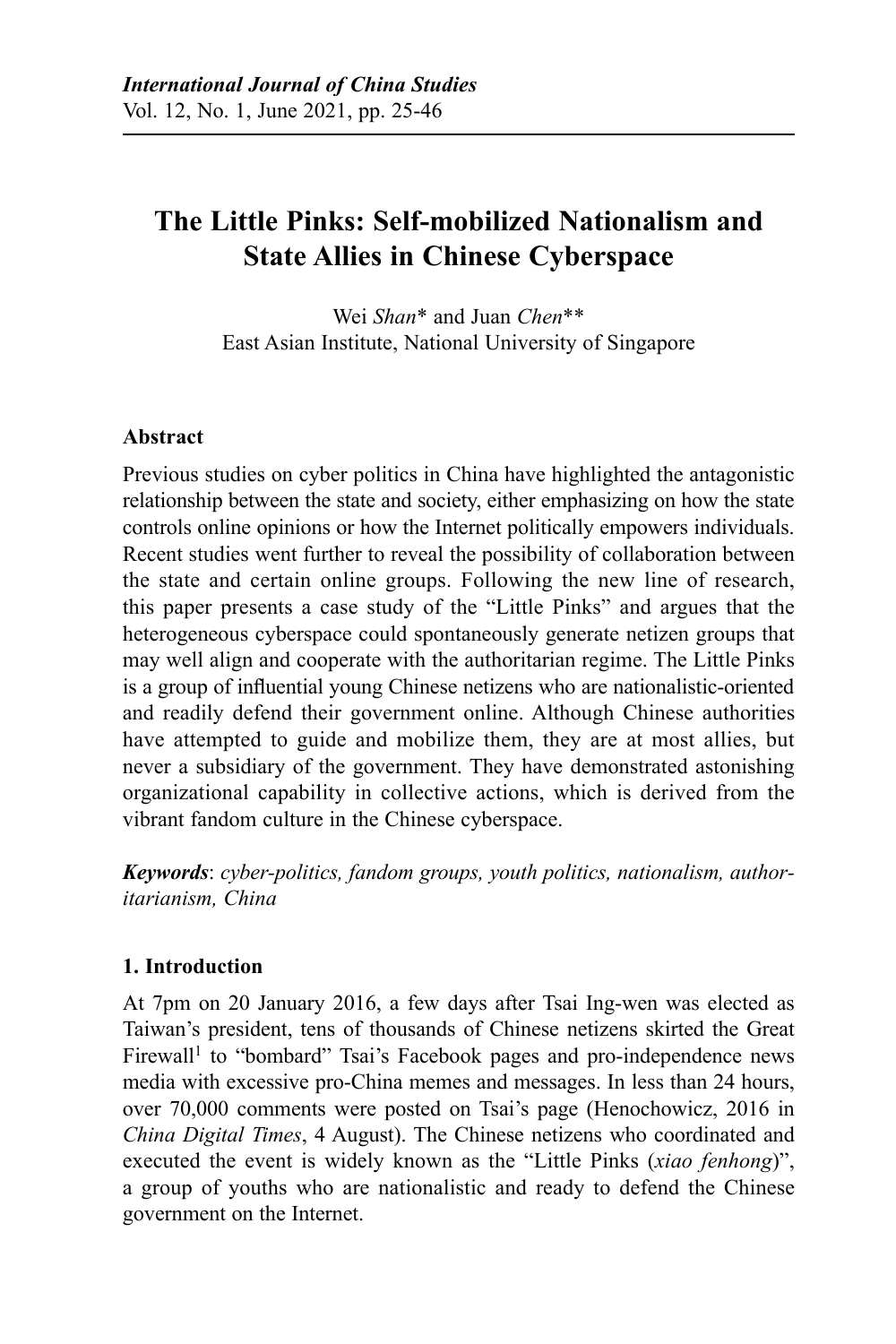The Little Pinks' collective actions are often targeted at events arousing widespread nationalism among the Chinese. As a result, they are often seen in recent years at events where patriotic sentiments are at an all time high (*The Economist*, 2016). Right after the arbitration against China's interest in the South China Sea disputes in 2016, the Little Pinks surged online to excoriate anti-Chinese individuals and entities, which boasted 13.1 million posts and some with thousands of comments as at the end of 2018 (Weibo, 2018). There were also attempts to take things offline. When South Korea decided to deploy the American anti-ballistic missile defence system in 2017, the Little Pinks again called out on various social media platforms to boycott South Korean supermarket chain store Lotte.<sup>2</sup>

Previous studies on cyberspace in authoritarian regimes have highlighted the antagonistic relationship between the state and society (Amichai-Hamburger et al., 2008; Mäkinen, 2006; Rød and Weidmann, 2015). Studies that focused on China also largely fall under this tradition. On one hand, studies on Internet censorship (Benney and Xu, 2017; King et al., 2014), and public opinion-guiding mechanisms (Han, 2015; King et al., 2017) attempted to explain how the state could exploit Internet technology to assert control and suppress the cyberspace. On the other hand, there are studies that highlighted the Internet technology's empowerment of individuals through the creation of virtual public sphere, allowing and encouraging different forms of expressions and criticisms against the state (Yang, 2009). Besides these two perspectives, however, there is also the possibility of cooperation between state and society.

Some recent studies have indeed suggested that the heterogeneous cyberspace could produce online groups that spontaneously cooperate with the government (Han, 2018). In this sense, even though authoritarian governments would always attempt to impose controls over cyberspace, the Internet can still develop a series of variegated and fragmented circles, groups, subcultures and cyber societies. China's Internet economy is largely a market economy dominated by private companies. This provides mediums for self-flourishing of various online popular cultures, fan cultures and youth subcultures, which make up the diversified and fragmented Chinese cyberspace.

Such diverse groups provide room and vitality for the generation and exchanges of different ideas. Indeed, there have been heated debates among a variety of ideas and ideologies on the Chinese Internet (Shi-Kupfer et al., 2017). Among these ideas, there are unorthodox ones, as well as those partially aligned with official discourse. It is also very possible that there are self-emerged opinions and perspectives in the cyberspace which are wellaligned with the regime, and will voluntarily turned themselves into allies of regimes (Han, 2018). In this aspect, Internet can spontaneously cooperate with the authoritarian state. The Little Pinks phenomena is one such prominent example.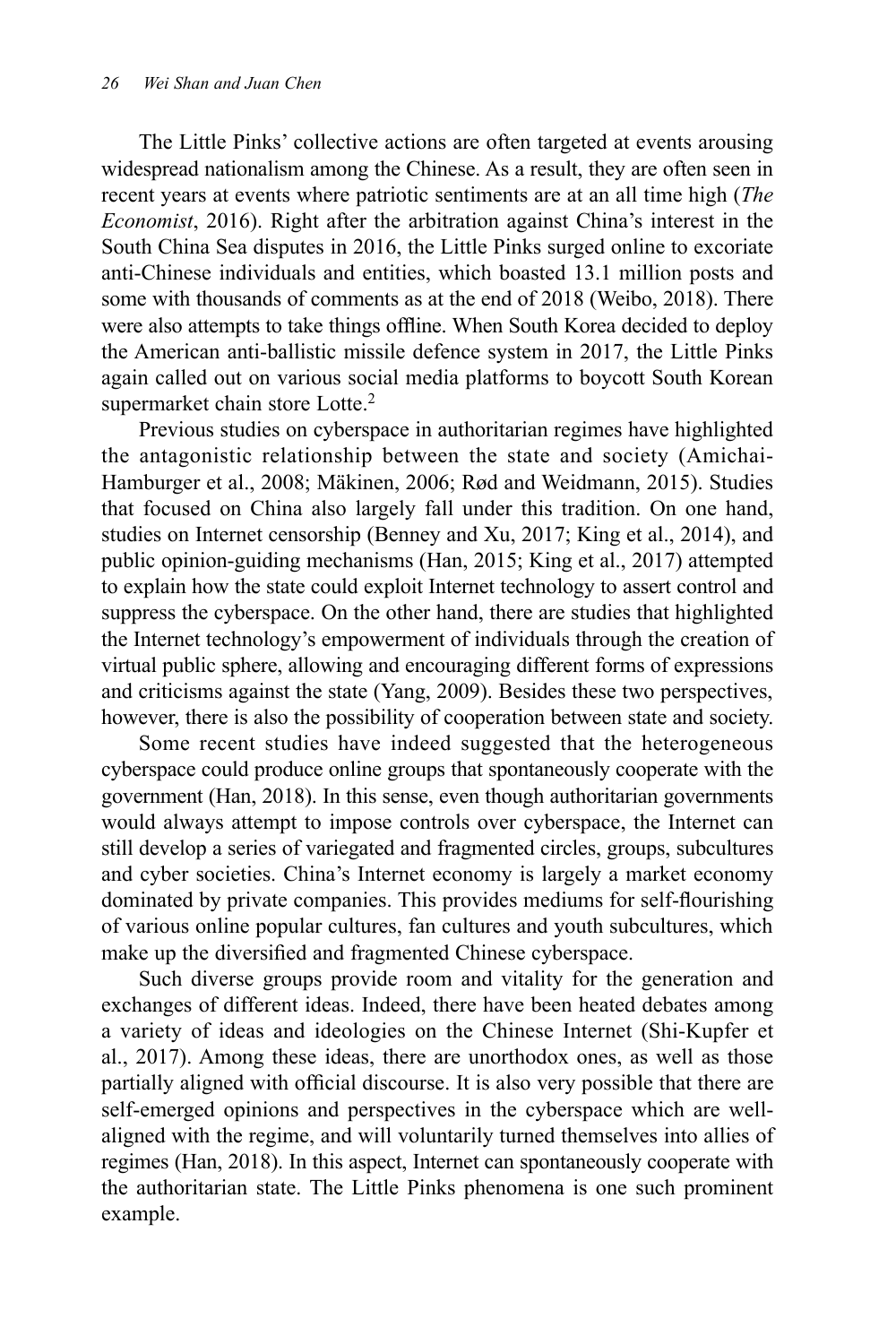While nationalism in contemporary China is well-studied, it is mostly seen as constructed by the Chinese Communist Party (CCP) to bolster the legitimacy of its regime (Guo et al., 2007; He, 2018; Hyun et al., 2014; Zhao, 1998). However, since the 1990s, the rise of popular nationalism in China had been observed in cases of anti-Japanese and anti-American protests (Gries, 2005). Such bottom-up nationalism sentiments should be differentiated from state-led or state-constructed nationalism. As pointed out by Mearsheimer, "What makes nationalism in contemporary China such a potent force is that it is both a top-down and a bottom-up phenomenon" (Mearsheimer, 2014: 401). While the top-down approach is widely discussed in previous studies, the possibility of self-developed nationalism among the grassroots have not been thoroughly examined despite its importance in understanding the statesociety relationship and civil society development in China.

Based on a case study of the Little Pinks, this paper argues that the heterogenous cyberspace in China has facilitated the spontaneous emergence of popular nationalism on Chinese Internet. Even though state-sponsored nationalism could possibly have created a macro-environment that is conducive for the rise of Little Pinks, Little Pinks were seldom directly organized by the state. They are products of the diversified Internet culture in China.

The Little Pinks possess self-mobilization and organizational skills that are deeply rooted in the Chinese commercial and fandom culture, in which intense online debates are very common between different fan groups. Their skills are evident in their abilities to formulate collective identity, establish organization and operation plans, and ride the tides of online discourse.

This paper also wants to argue that although the state has played a proactive role in co-opting and guiding the Little Pinks, the Little Pinks did not become a subordinate of the state. They are at most allies of the state. They are also only one strand of political attitudes among China's youth, where there is a decreasing trend of nationalism generally.

Nevertheless, studying this unique strand of nationalistic youth is important for the understanding of regime stability in an authoritarian setting. Several established studies have provided invaluable insights on the sources of regime support in China from the perspective of political culture or attitudes (Chu, 2013; Chu, 2016; Tang, 2016). This study hopes to contribute to the discussion by revealing how citizens could take voluntary political actions to defend an authoritarian regime. Our findings also aim to further the understanding on the foundations of bottom-up nationalism, whereby popular culture groups could provide resources for the organization and mobilization of nationalistic movements.

The empirical findings of this paper are derived from close reading of online posts, news reports and existing literature. The authors studied posts and discussion threads on Facebook, Baidu forums, Weibo and other relevant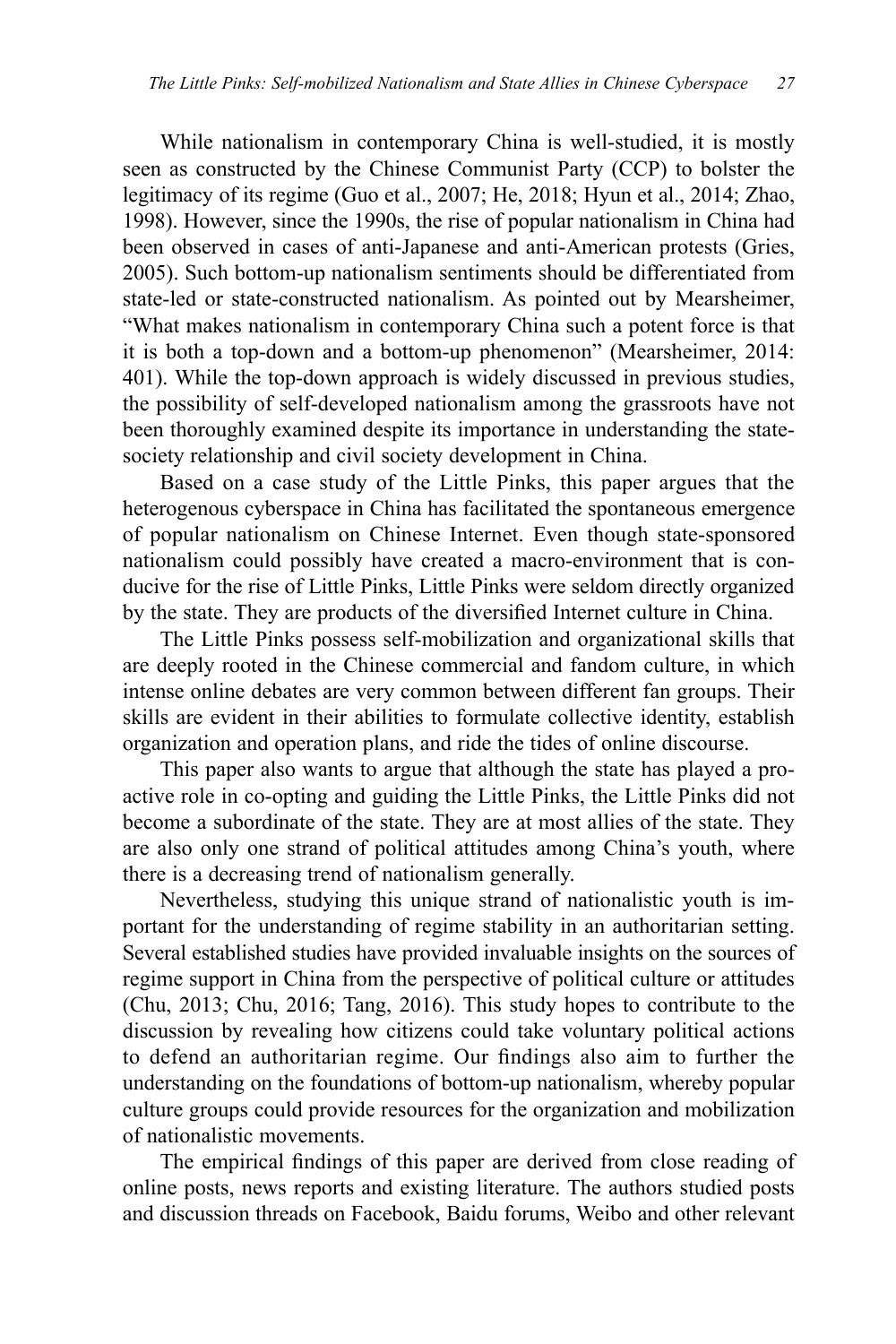social media sites to understand the Little Pinks' behaviours. Some of those can be clearly identified as posted by members of Little Pinks,<sup>3</sup> and others are discussions about them. The following sections will first briefly trace how the Little Pinks emerged and developed into one of the prominent nationalist groups online. Following that, a detailed study on the 2016 bombardment of Facebook pages will reveal the mobilizational and organizational abilities of Little Pinks, and explain how such abilities are derived from the fandom culture. Then, the paper shows how the party attempted to enlist and co-opt the Little Pinks. The final section will position Little Pinks in the general trend of nationalism among Chinese youth and demonstrate that the Little Pinks are not significantly contributing to a more nationalistic China.

### **2. The Birth of Little Pinks: From Literature Lovers to Patriotic Youth**

The Little Pinks start-up was not due to any governmental initiatives, but as a natural product of the Internet. They originated from Jinjiang Literary City, an online portal for sharing original writings on romantic love. As the background of the website was pink, users of the site, most of whom are females in their 20s, were nicknamed "Little Pinks".4

These literature lovers also often visit a hidden forum on this Jinjiang site for political discussions. Their dominant political orientation is pro-Chinese government and they tend to argue against anyone who holds a negative view of the regime.<sup>5</sup> Gradually, the Little Pinks migrated from the hidden forum to different websites to speak out for the government. Other patriotic netizens, of both genders from within and without China, had also emerged to join them. They appeared in discussion forums like Tianya, KDNet, social media platforms like Weibo, subculture websites like AcFun and Bilibili, and fandom forums like Emperor Forum (*Diba*) on Baidu.com.6

The term "Little Pinks" was initially used by their rivals as a disparaging and demeaning label in their debates back in 2015. They used the term to deride the Little Pinks as "ideologically regressive, ignorant, and emotionally zealous" (Fang and Repnikova, 2018). Ironically, the Little Pinks accepted the term with pride and turned it into a trademark of their collective identity. As the group evolved, the term is now generally referring to young Chinese netizens who have a pro-government political stance and are ready to defend the government on various issues in cyberspace.

Three factors could have provided a conducive social environment for the emergence and rise of the Little Pinks. First, these young people, mostly born in the 1990s and 1980s, grew up in the period of China's rapid economic growth. Unlike their seniors who had experienced economic hardship and political turmoil and tend to position China in the world from a more modest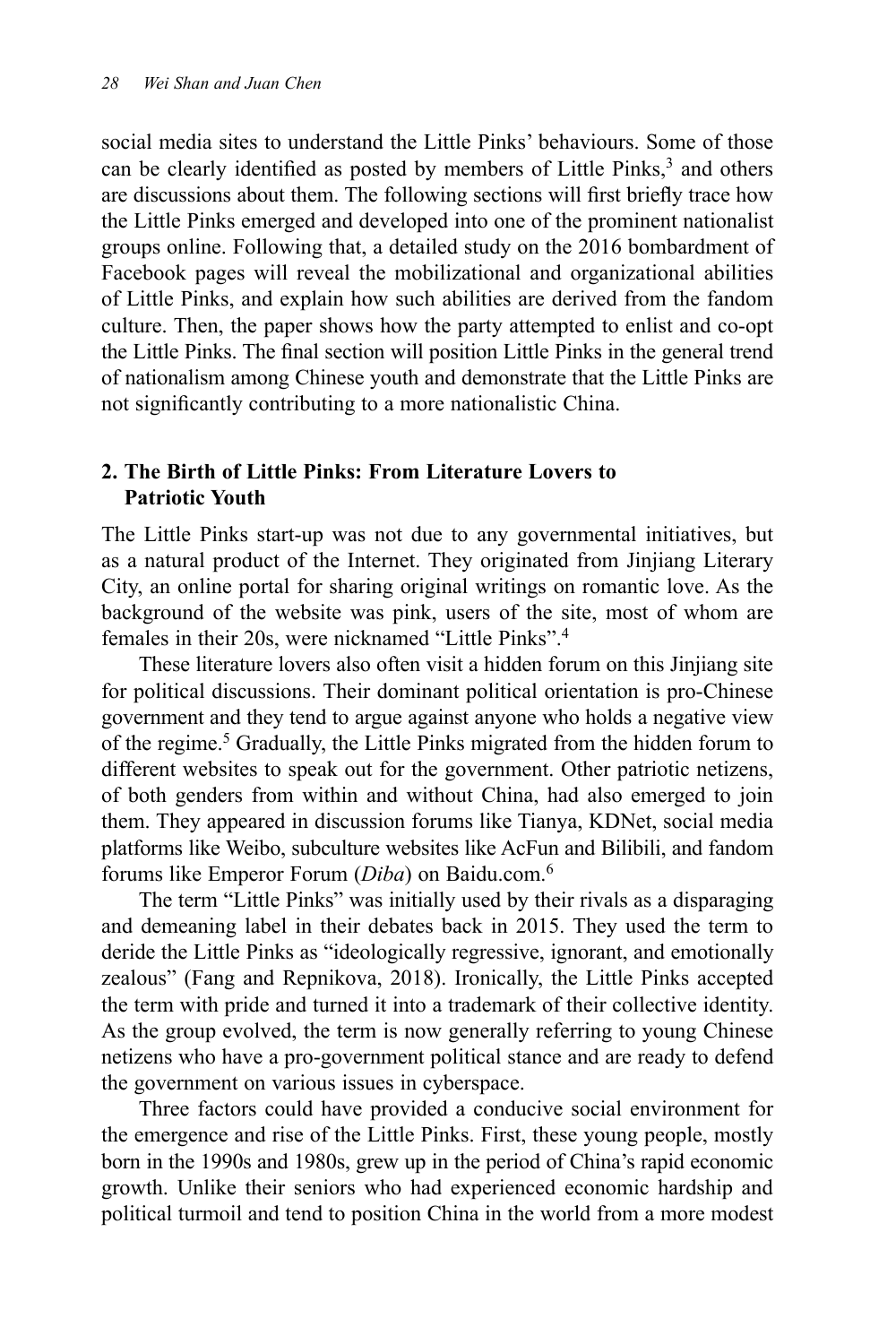perspective, the Little Pinks are culturally and politically more confident (Wang and Zhu, 2016).

They are born in an era of boom, an era with China becoming the second largest economy in the world and "Made in China" products sweeping every corner of the earth. They hold a highly positive view of the "China Model" and development path, taking pride in the regime's achievements and deprecating Western political values (Shi, 2016). The country's economic growth has endowed them with a sense of pride and made them more inclined to become nationalistic, especially those who tasted the fruits of prosperity.

The second factor lies in the patriotic education campaign that started in the 1990s. The campaign is a full-scale and long-term project specifically aimed at instilling patriotism in the entire young generation, and in turn developing such sentiment into a new source of legitimacy for the Party. The curriculum was revised to give emphasis on the victimized role of China in its modern and contemporary history, and the role of CCP as the bearer of China's historic struggle for independence (Wang, 2008). The propaganda machine also selected lists of patriotic songs, films, books, historical sites and events to instil nationalism beyond the classroom and in the whole country (Zhao, 1998).

Studies on young generations have shown that this campaign is at least partially successful in shaping their political attitudes. By highlighting foreign powers' invasion and oppression of China, the patriotic education campaign has nurtured stronger loyalty towards the party-state, and greater support for tougher foreign policies against "foreign pressures" (Qian et al., 2017; Wang, 2008; Zhao, 1998).<sup>7</sup> More recently, a survey experiment based on a textbook reform in China between 2004 and 2010 found that the new curriculum has successfully inculcated in the students greater support for the regime, and higher scepticism of the West (Cantoni et al., 2017). Students with higher attendance in the political education courses had also indicated higher political trust towards the government and the party, and higher pride in the Chinese political system (Lu, 2016).

Third, the rise of Little Pinks is inseparable from the style of mainstream discourse on Chinese cyberspace, which encourages the expression of nationalistic sentiments. With state censorship and public opinion manipulation online, official nationalistic ideology has been the mainstream in the Chinese cyberspace, which to a large extent crowds out other opinions and limits the range of alternative discourses being discussed (Shi-Kupfer and Ohlberg, 2018).

This left Chinese netizens a lack of alternative frameworks and perspectives to understand different issues and the world (Han, 2019). Thus, political expressions and discussions of Chinese Internet users are very likely to replicate and reinforce the nationalistic discourse preferred by the regime,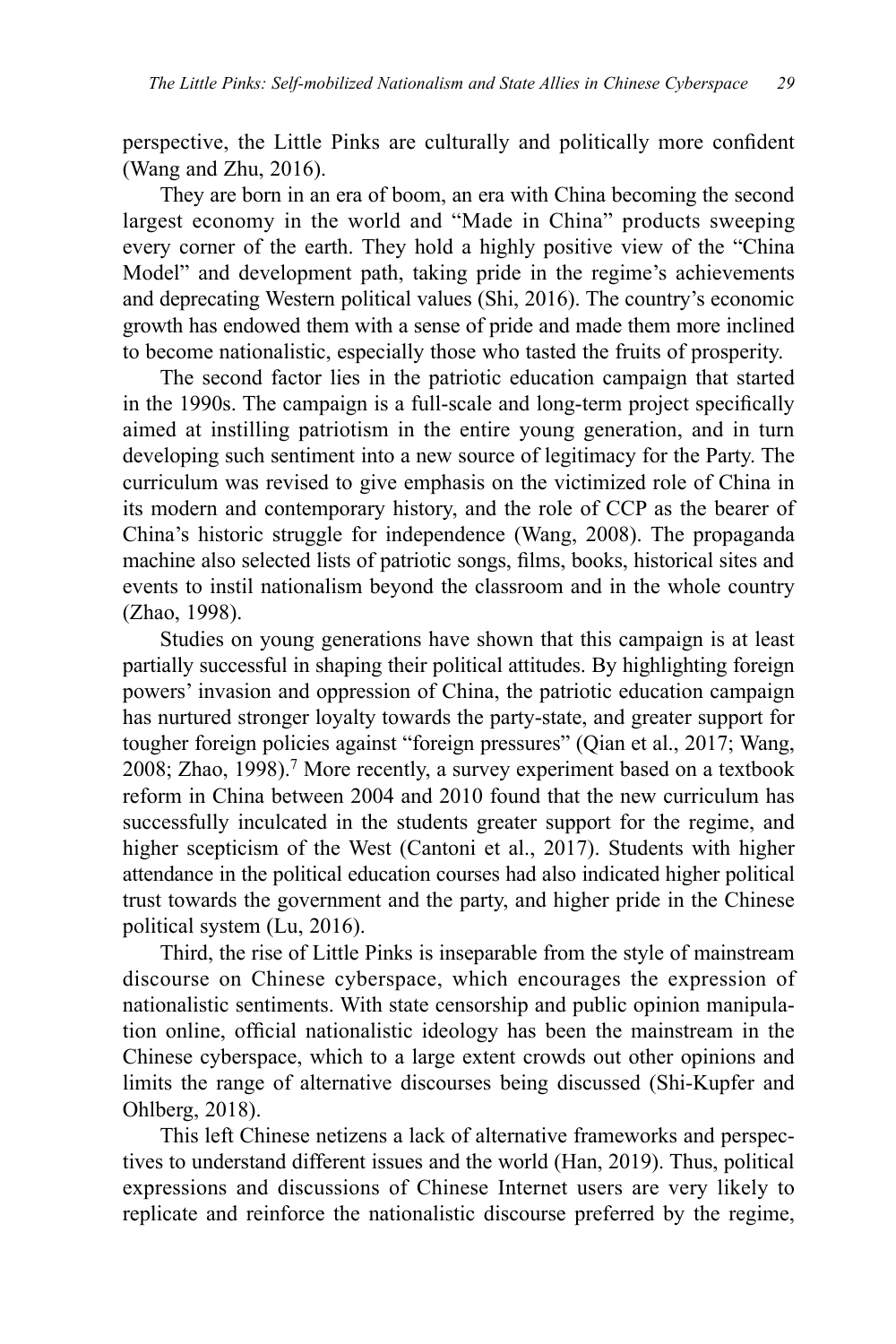framing their narratives with concepts of national identity and patriotism (Hyun and Kim, 2015). As a result, apart from the official propaganda, the nationalist discourse put forth spontaneously by netizens appeared to be influential on Chinese social media sites (Fang and Repnikova, 2018; Guo, 2018). The Little Pinks, as the main propagator of such a discourse, have become one of the prominent groups in the Chinese cyberspace.

#### **3. "Facebook Expedition": How Little Pinks Take Actions**

Generally, the Little Pinks is a group with fluid membership and no structured organization, hence the difficulty of being clearly defined. They are largely active on various fandom and subcultural sites frequented by youths and mostly engage in apolitical discussions related to their idols, shopping and dramas. In real life, most of them are strangers to each other, with rare physical interactions as they are located all around China and even across the world.

Due to their unstructured and capricious nature, the Little Pinks could not and is not controlled by any official entity or specific organization. This distinguished the Little Pinks from the "fifty-cent party", which is said to be employed by the government to defend the regime on the Internet.<sup>8</sup>

Only when ignited by occasional political event would they transform into a powerful and overwhelming group that acts to shape cyber discourse. In such circumstances when they take political actions online, they would display astonishing organizational skills and unanimous collective identity. A good example is the 2016 "Facebook Expedition", an event named by the Little Pinks for their bombardment of Tsai's Facebook page.

In this event, the fandom groups in the Emperor Forum played a crucial role. The organizers of this event, many of whom are active users of this forum, are ordinary netizens who were self-motivated to take up the responsibility. While it is difficult to identify the organizers of the Facebook Expedition due to the anonymity of Internet users and closed circles, the group of organizers have apparently inherited the organizing tactics of the Emperor Forum.

In the Emperor Forum, there are managers put in charge of each subforum, and all the managers would gather in a closed discussion group to share information and discuss about rules and regulations. After making a collective decision, the managers would then convey these formulated rules and regulations to their respective subforums and superintend accordingly. Users who break the rules will be blacklisted by the managers and required to issue a public apology for their "misconduct" before they can post any comment.

Similarly, for the Facebook Expedition, the organizers had clandestinely and collectively drawn up the plan, outlined rules and guidelines for actions, and prepared step-by-step instructions on how to use Virtual Private Networks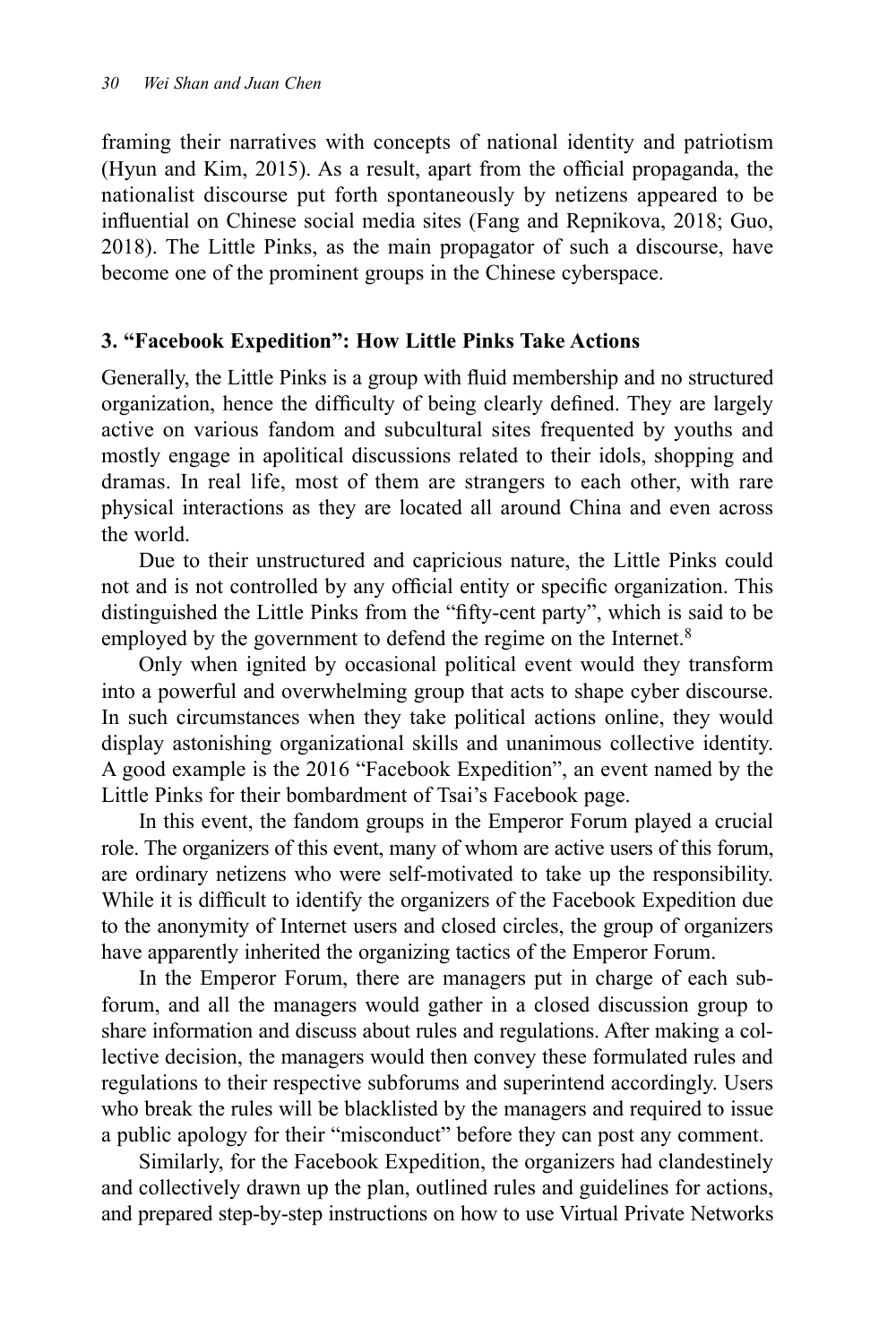(VPNs) to circumvent the Chinese Great Firewall and access Facebook. The information was then disseminated by the organizers of social media platforms to their recruited participants (Zhang and Wang, 2016). With these plan, rules and instructions, the organizers were able to ensure that participants who joined were fully aware that the purpose of the Expedition was to carry out Facebook bombardment of the pro-independence camp in Taiwan. This thus created strong consensus among the recruited participants.

Efforts were synchronized and participants were made absolutely clear that the Expedition was scheduled to begin on 7pm of 20 January 2016. Even more specifically, instructions were given that 7pm to 7.30pm was allocated for the bombardment of Facebook pages of pro-independence Taiwanese media before moving on to Tsai Ing-wen's Facebook page (Qiu, 2016).<sup>9</sup>

To show solidarity and common identity, the organizers had designed a graphic and encouraged all Facebook Expedition participants to use it for their profile pictures. The graphic has a map of mainland China, Hong Kong, Taiwan and the nine-dash line in the South China Sea, as well as texts "Taiwan belongs to my country", "Taiwan is an inalienable part of China" and "We are Chinese" in both Chinese and English language. They also propagated a belligerent slogan, "Emperor Forum's expedition spares no lives (*Diba chuzheng, cuncai busheng*)".

The organizers laid out rules for participants and disseminated them via different platforms. Besides facilitating coordination, these rules were aimed at creating a "rational" and "civilized" image of Chinese netizens in their charm offensive against pro-independence Taiwanese. Rules laid out included: (i) no vulgarities and fake information, (ii) no insults or erotic photos, and photos of political leaders, (iii) oppose those who advocate Taiwan independence, but befriend all other Taiwanese, and (iv) act only according to the command (XiaojuhuayoueryuanPro, 2016). Those who broke the rules would be kicked out.

Recruited participants were divided into three major clusters (Figure 1), namely, the "Facebook Bombardment" group, "Logistics" team and the "Discipline Inspection" division, each assigned with specific tasks (Sina News, 2016). The "Facebook Bombardment" group was made up of participants who had access to overseas websites and who carried out the bombardment of memes and comments on Facebook. Many of them were Chinese students studying overseas with Facebook accounts (Fang and Repnikova, 2018). Others who did not have Facebook account could share the accounts provided by the organizers or other participants (Yang et al., 2017).

Besides executing the bombardment, they made efforts to publicize what they were doing and their political appeal to the entire cyberspace. The Expedition army provided live broadcast of their Facebook bombardment on video streaming websites such as Bilibili and DouYu, allowing other Internet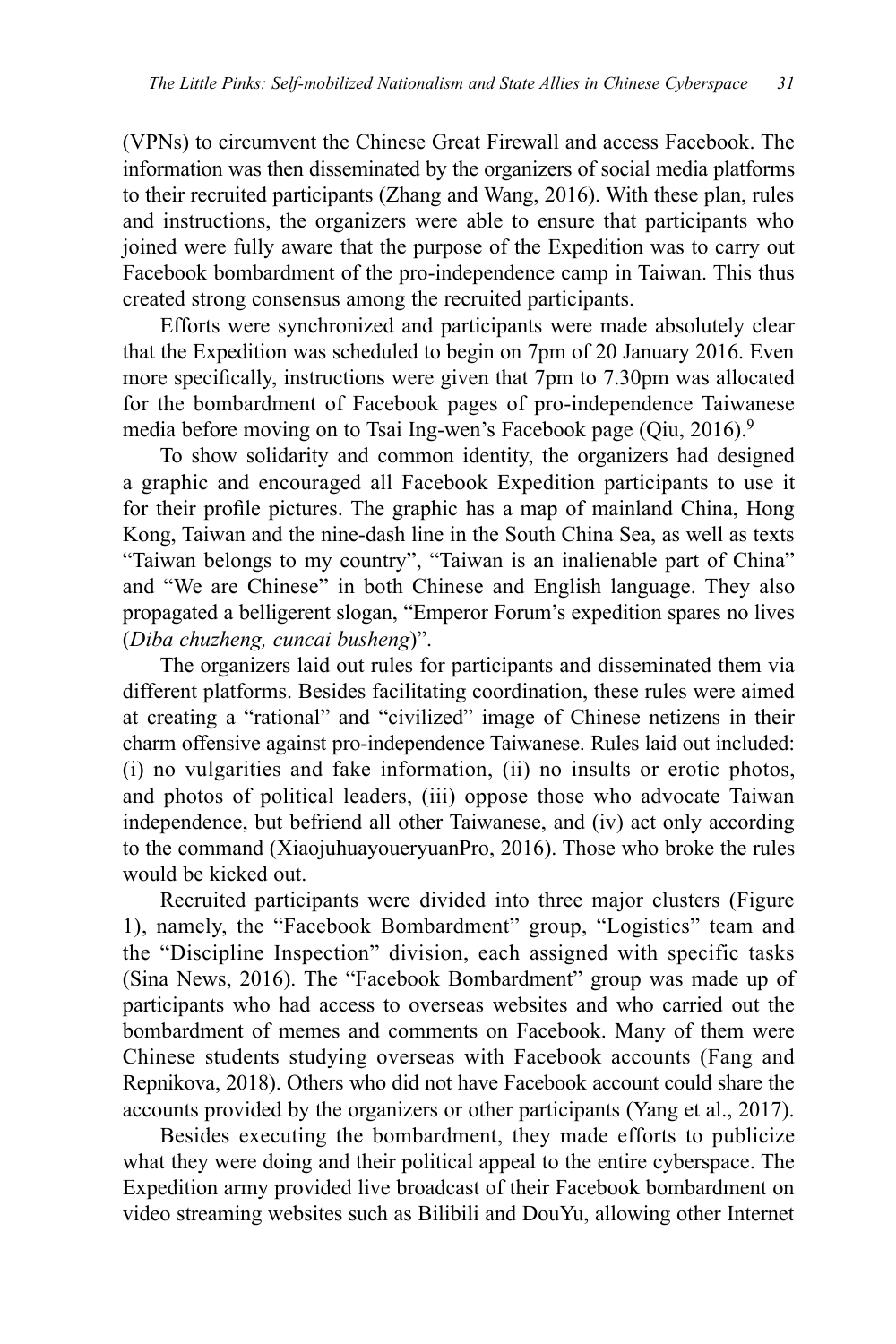

Figure 1 Organisational Structure of "Facebook Expedition Army"

*Source*: Compiled by authors based on information from online observations, and studies such as Guo, X., & Yang, S., 'Wangluo minzu zhuyi yundong zhong de oumushi chuanbo yu gongyi dongyuan' ['The Memetic Communication and Consensus Mobilization in the Cyber Nationalistic Movement']; *Guoji Xinwenjie* [*Chinese Journal of Journalism and Communication*] (November 2016); Long, Y., & Zhang, S., 'Diba tuandui shoudu huiying chuzheng fb' ['Emperor Forum Team Responses for the First Time Regarding Facebook Expedition'], (23 January 2016), available at http://www.guancha.cn/ Celebrity/2016\_01\_23\_349006\_s.shtml (accessed 4 June 2018).

users, especially Chinese netizens without access to Facebook, to see what was happening. According to screenshots and recounts of audiences, there were tens of thousands of Internet users viewing the live broadcast during the event  $10$ 

The "Logistics" team was further divided into five major groups.<sup>11</sup> The first group helped to recruit more participants and pose announcements regarding their Expedition via various Chinese social media platforms. The second group researched on Taiwan's pro-independence news reports in order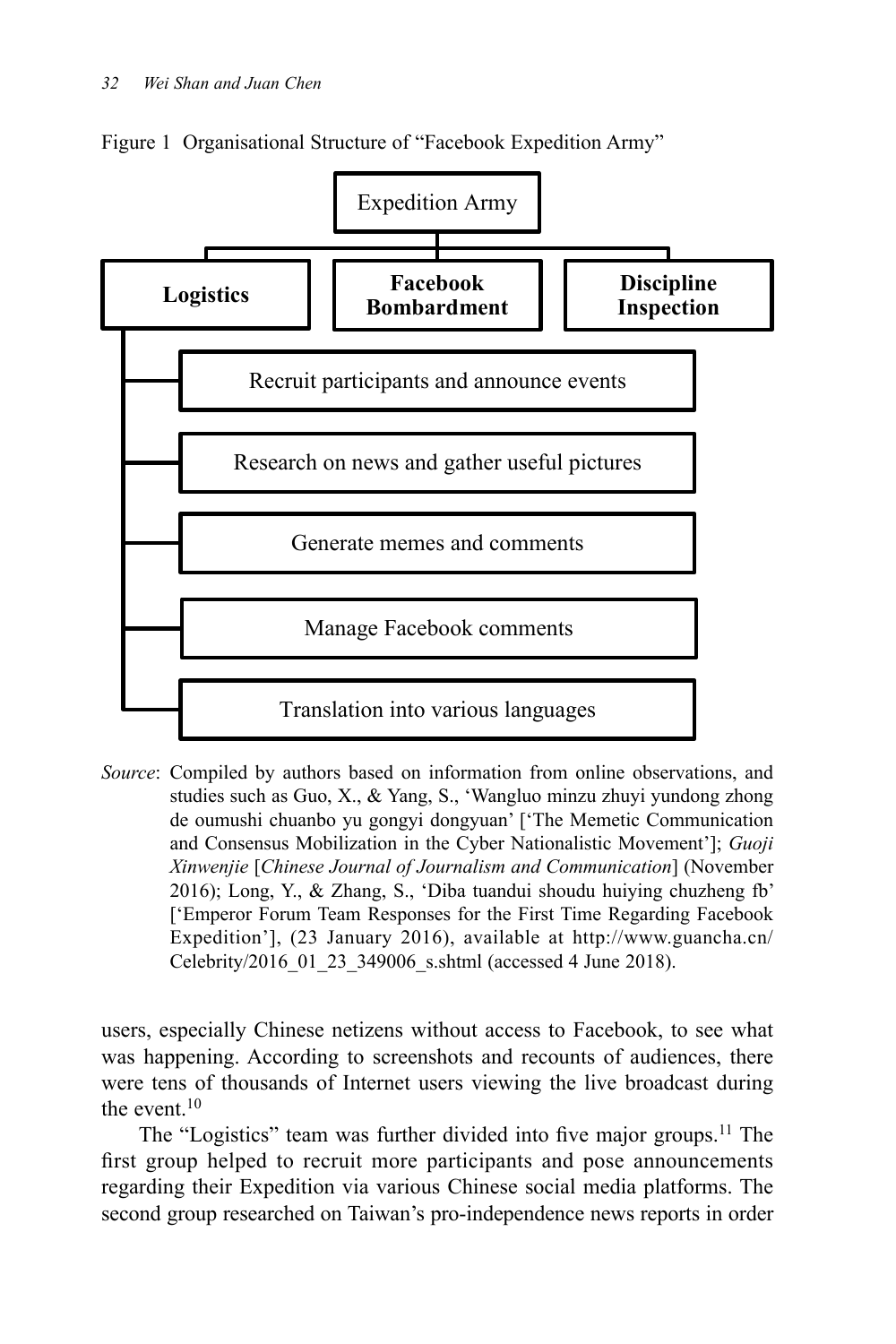to tailor rebuttals and arguments, and collect useful pictures for the third group, which was tasked to generate memes using Photoshop. The comments and memes generated were then passed to the "Facebook Bombardment" group for copying and pasting onto Facebook as comments. These groups constituted a production line to facilitate the massive influx of nationalistic comments on Facebook within a short period of time.

The fourth logistics group helped to manage Facebook comments by pressing "like" for favourable comments. Receiving more likes will allow a comment to be listed on top and become easily seen. On top of that, they would report to the Facebook system comments advocating Taiwan independence as "abusive contents", so Facebook would remove them. Sometimes, the Little Pinks' comments and Facebook accounts would also be deleted when they were reported by rival users. In this case, they would either recreate new accounts or borrow from other users "zombie" accounts that were created solely for this Expedition. This mutual removing of accounts was advantageous to the Expedition team, as many of them were not frequent users of Facebook. In contrast, their rivals, mostly Taiwanese in this case, tend to be regular users and had to bear a higher cost if their personal accounts containing social media profiles and contacts were deleted or frozen.

The fifth group was made up of participants with various linguistic abilities. They translated the generated comments into English, Cantonese, Japanese, Russian, German, French, Thai and so on to expand their influence and made their stance known to netizens from other countries and regions.

The "Discipline Inspection" division was put in charge of monitoring behaviours of participants. They would observe their participants' postings on Facebook, on their forum and in their chat groups. Once they discovered a participant breaking their rules, for example posting vulgarities, or turned against them by criticizing China, they would blacklist and expel the misbehaving participant from their contact groups (Gengzhige et al., 2016).

These groups of participants organized themselves by creating chat groups on Tencent QQ Chat. Two types of chat groups were being created: the first was according to different tasks assigned (as explained above) and the second was to serve as headquarters for coordination and issuing of instructions. Recruited participants had to be approved by chat group administrators who were the organizers before they could join the chat groups (Xinmeitianyu, 2016).

The "Facebook Bombardment" participants had also created groups to coordinate actions on Facebook, which still exist to date. Some of these groups have been kept active, and promptly called for bombardment of hostile foreign entities whenever triggered by new events. For instance, the news of three Chinese tourists being forcibly removed by police from a hotel in Sweden had led to the bombardment of the Facebook pages of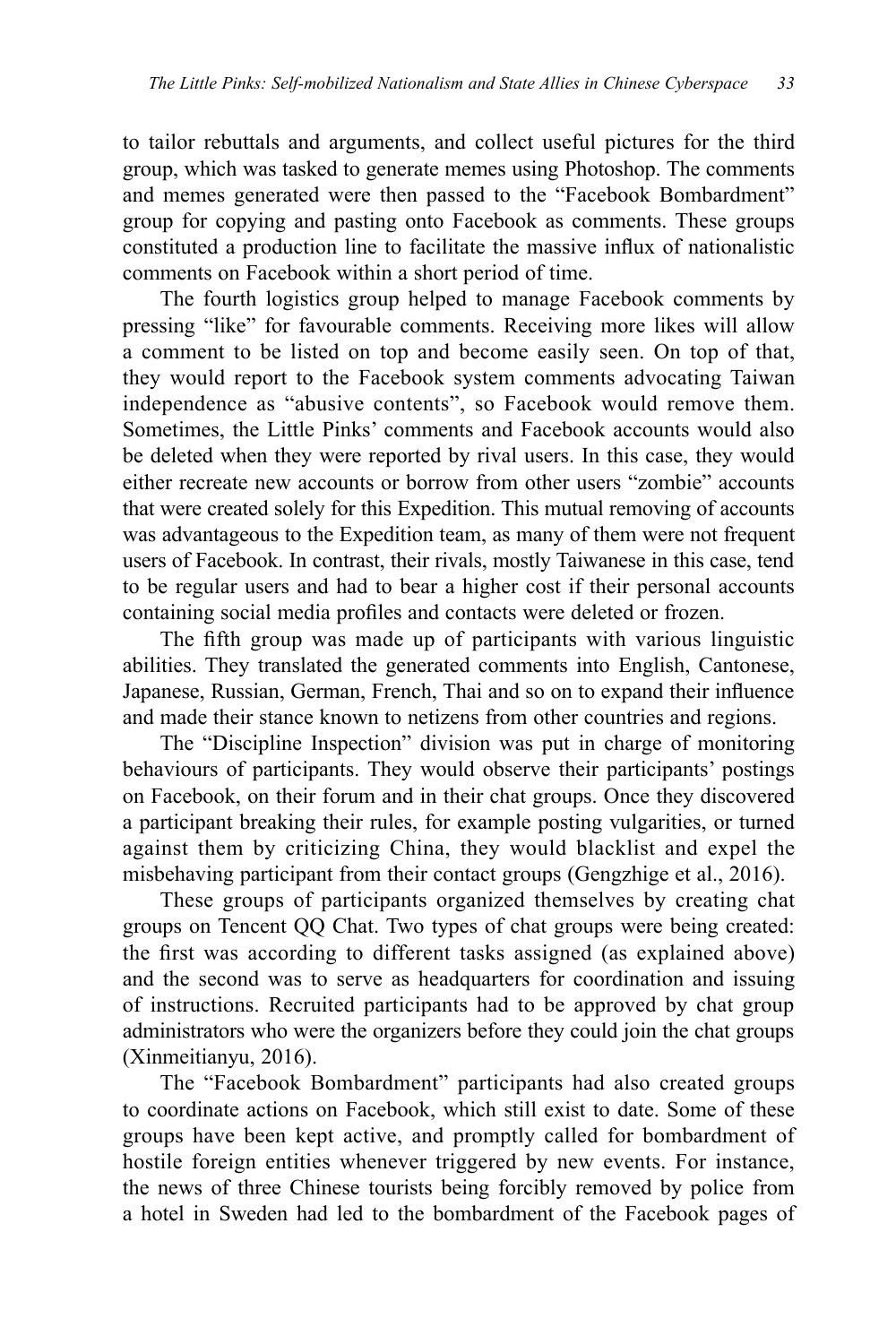Sweden's Ministry of Foreign Affairs, national television broadcaster Sveriges Television, and its host Jesper Rönndahl.

# **4. Sources of Organizational Capability: Commercial and Fandom Culture**

There are interviews showing the many Little Pinks grew out of the fandom culture (Wang et al., 2016; Wu, 2016). Their organizational and Internet debate skills during the Facebook Expedition resemble those of fan group debates. China's market reform in the recent decades gave rise to the rapid growth of its Internet economy, which in turn breeds a vibrant fandom culture in the Chinese online sphere. Being active members of various social media sites, especially fandom-related, is one reason why the Little Pinks could successfully recruit and mobilize participants for the Facebook Expedition, and why similar techniques of fandom debates were seen to be in use.

In fandom culture, people who share similar interest and pleasure towards a pop-/sub-cultural genre, a particular production or an individual would gather in communities. They are socially connected and engaged via their similar interest (Fiske, 1992; Zhang, 2016). Specifically, a group of fans would share their views, and encourage patronage and support for their idols. Through frequent interactions among themselves, they develop well-established organizational skills and rules. For instance, Chinese fans of Stefanie Sun, the leading Singapore singer, have set up and interact in fan pages on Weibo and Baidu forums to share the latest news, activities or products related to Sun. Sun's Weibo has attracted around three million followers to date.

Between different groups of fans, rivalry and arguments would put their organizational structure and discourse-setting skills to test. Studies found that some Little Pinks possessed immense media experience and skills gained from defending their idols and downplaying their idols' competitors in online debates (Wang et al., 2016).

The Little Pinks inherited from fandom culture four specific characteristics. First, they have learnt to forge common identities. Fans of a certain pop culture idol would adopt a common label as a form of self-identity (Chen and Lin, 2016). For instance, fans of Stefanie Sun would call themselves "zimi", which in Chinese means fans of Sun Yanzi (Chinese name of Stefanie Sun). Fandom groups would give demeaning labels to their rivals too. For instance, the Little Pinks were labelled by their opponents, and they retaliated with labels like "traitors", "US fans" and "Paving the Way Party", accusing their rivals of leading "foreign invaders" into the country (Shi-Kupfer et al., 2017). Such demeaning labels have also enhanced identities of the target groups.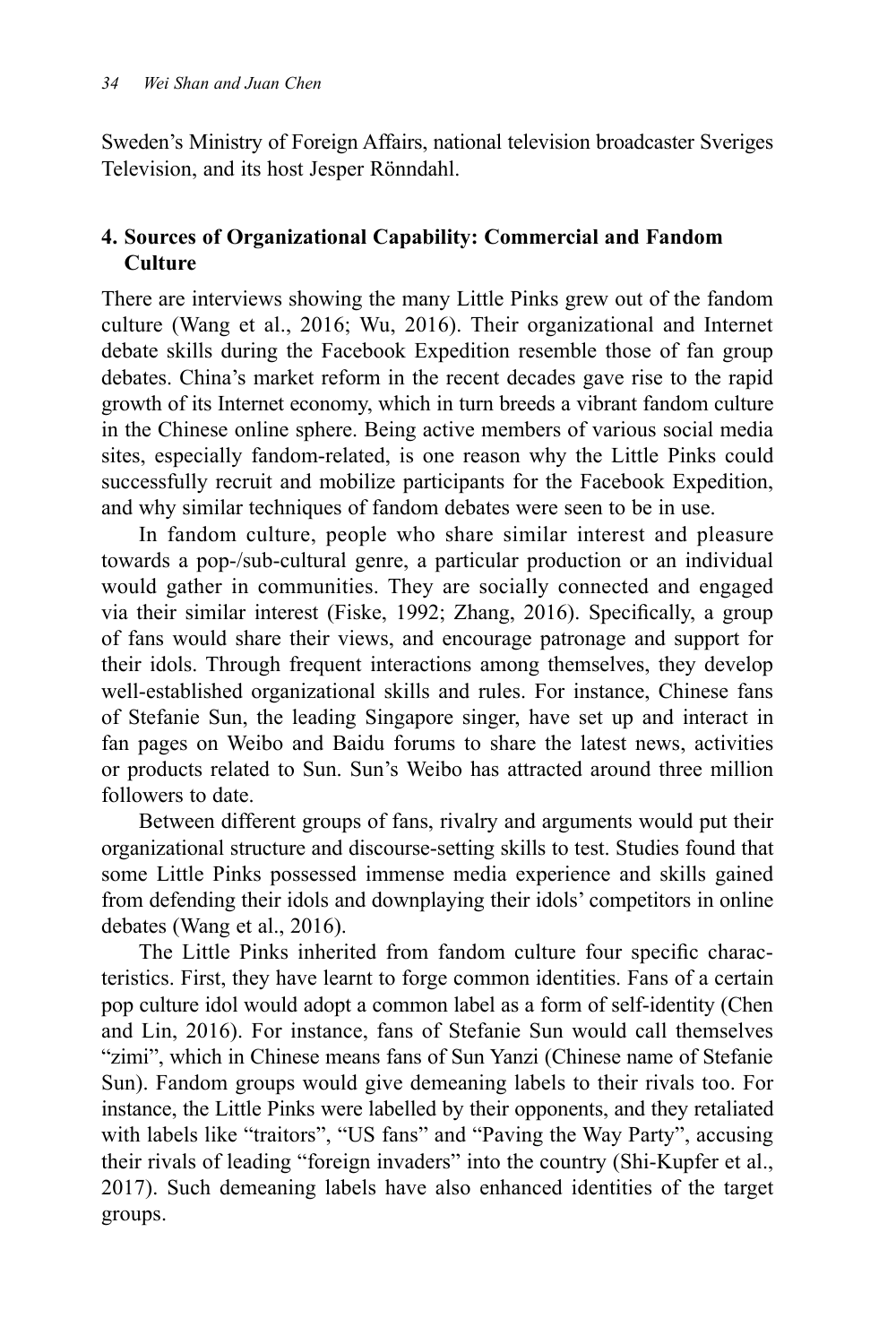Second, the Little Pinks have learnt tactics of collective actions from fandom culture. Debates between different groups over "whose idol is better" are very common, which often lead to bombardment of their rivals' Internet forums. Such actions in turn would reinforce their common identity (Wang et al., 2016). For instance, different fandom groups had indulged in heated disputes over which idol sings better in the 2009 television singing competition for female contestants. This had ultimately resulted in a bombardment of scornful comments on one of the contestant's forum on Baidu (Sina News, 2015). The Little Pinks, who inherited such a culture, also employed such tactics on the Facebook pages of Tsai and the proindependence Taiwan media.

Third, the high intensity of such debates has forced individual fans to organize themselves so as to overwhelm their opponents and win the Internet battles (Chen and Lin, 2016). Fandom groups usually have a group of core members in charge of drawing up rules and organizing events. They would also produce guidelines to help new members analyze negative news related to their idols, and ways to refute criticisms with "rationality, evidence and constraint" (Wang et al., 2016). Such organizing methods were subsequently observed during the Facebook Expedition.

Finally, the Little Pinks have learnt from fandom groups ways to make use of the rise and fall of public sentiments online and the periodicity of online debates. In cases where their idols have been derogatorily smeared or splashed with negative news, the fandom groups would keep a low profile to avoid futile quarrels or unwanted public attention. After the news fizzled out, they would then emerge to defend their idols with arguments to discredit the critics and provide explanations for their idols (Wang et al., 2016).

In cases where they have the upper hand, they would inundate their opponents or targets of criticisms with derisive phrases and memes to paralyse the latter's communication platform and silent their voices. Just like the Facebook Expedition, the Little Pinks had taken advantage of the surging sentiments triggered by an event of a Taiwanese artist waving the Taiwan flag on a television show, as well as the presidential election in Taiwan. The anger of Chinese netizens was therefore garnered and mobilized for the Internet bombardment.

#### **5. Relationship with the Party-State**

The potential of Little Pinks was quickly recognized by the Chinese authorities. The Communist Youth League (CYL), the CCP's mobilization vehicle among the youth, has taken the lead to guide the Little Pinks (Sansan, 2016). While several of the CCP's mouthpieces, such as the *People's Daily* and *Global Times*, have also been working on the manipulation of online public opinions, it was mainly the CYL that played a major role.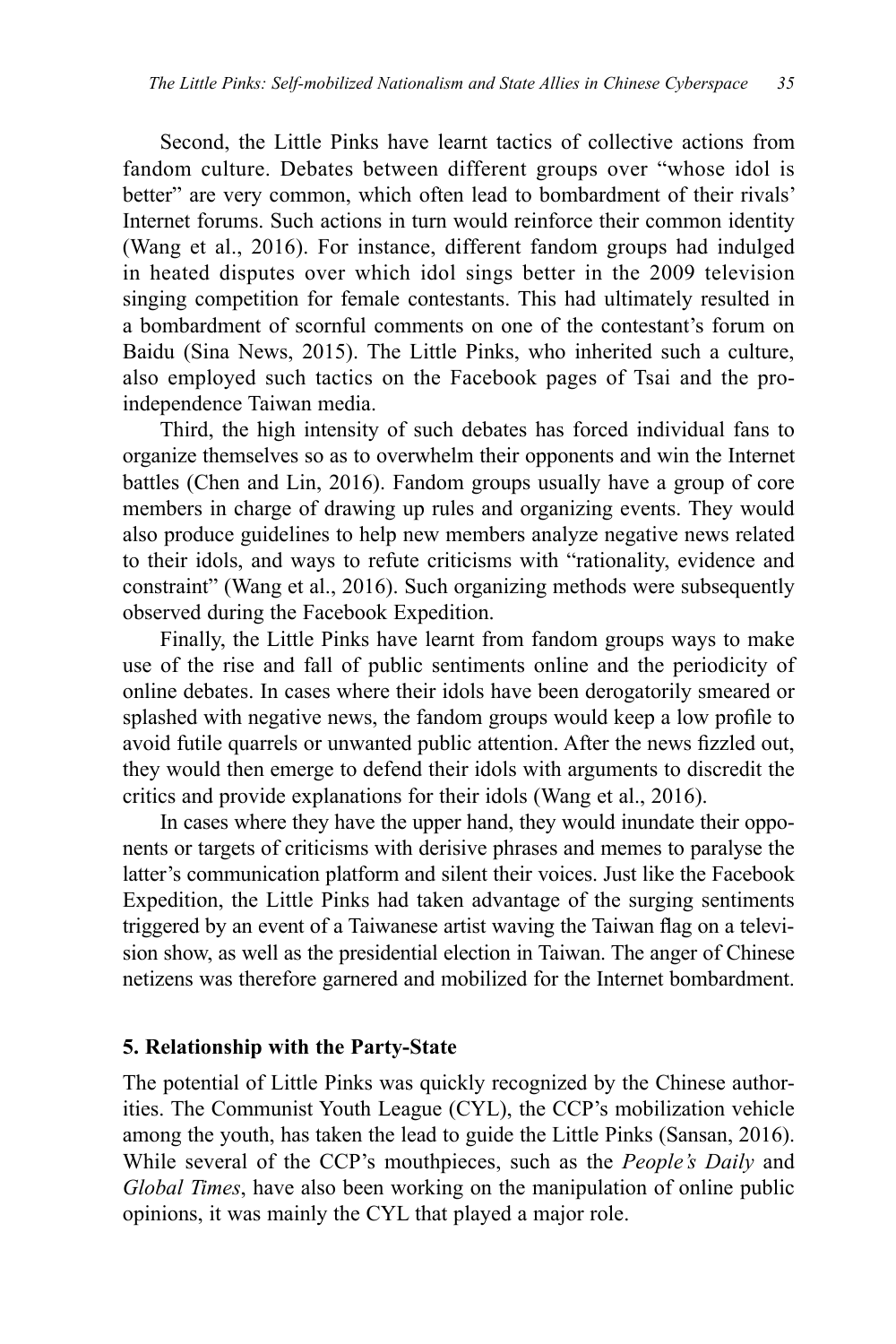The CYL, a former career accelerator for Chinese political leaders, has been compelled to redefine its role in the party-state system since President Xi Jinping came to power. Being a base for a competing faction led by his predecessor Hu Jintao, the CYL has not been blessed by Xi. Its organization has been streamlined and scope of activities restricted, while financial resources have been cut (Shan & Chen, 2020). As the CYL struggled to adapt, one of its efforts was to transform itself into an opinion leader for youth in cyberspace. It seeks to guide and mobilize Chinese youth in favour of the regime. To connect with the youth, the central CYL and many provincial/local CYLs have set up accounts on Weibo. The Central CYL account has attracted over 15 million followers, while the provincial/local CYL accounts attracted followers ranging from  $100,000$  to about two million.<sup>12</sup>

In an attempt to enlist the Little Pinks, the Chinese authorities defined all followers of CYL's Weibo accounts as Little Pinks.13 In fact, the CYL's Weibo posts have went further to refer all post-1990s and post-1980s youth as Little Pinks, with an intention of expanding its influence to the entire young generation (Weibo, 2016a). Playing as the leader of Chinese youth, the CYL publicly praised Little Pinks' attack on Tsai's Facebook page (Wang, 2016) and encouraged them to do more for the "motherland". While the League was merely acting as a supporter during the Facebook Expedition, it has begun to create an agenda for the Little Pinks to wage Internet fights.

In July 2016, the central CYL's Weibo account accused Chinese movie director Zhao Wei of casting Taiwanese actor Leon Dai, a supporter of Taiwanese Independence, as its male lead. The League's posts ignited Little Pinks' rage. They lashed out at Zhao on the Chinese Internet and condemned her as a traitor (*BBC*, 2016). Ten days later, Zhao gave in and apologized, promising to cut Dai out of the film even though the movie had completed filming (Shen, 2016).

The CYL also tapped on fandom culture and pop idols to appeal to the Little Pinks. After the South China Sea arbitration, the CYL collaborated with a group of young rappers to produce patriotic music, such as one titled "South China Sea, South China Sea" (Vista, 2017). The League also reported that many Chinese pop idols had voiced their support for China's claim over the South China Sea (Hao, 2016), aiming to arouse their fans' nationalistic sentiments.

Within two months after the announcement of the South China Sea ruling (July and August 2016), the number of followers on central CYL's Weibo account more than doubled (Weibo, 2016a). When CYL created a discussion thread titled "South China Sea belongs to China", many Little Pinks joined to ridicule the arbitration using memes and caricatures, and even called for boycotts against the American fast food chain store KFC. As of the end of 2018, this discussion thread boasts 582,000 posts and more than a billion viewership (Weibo, 2016b).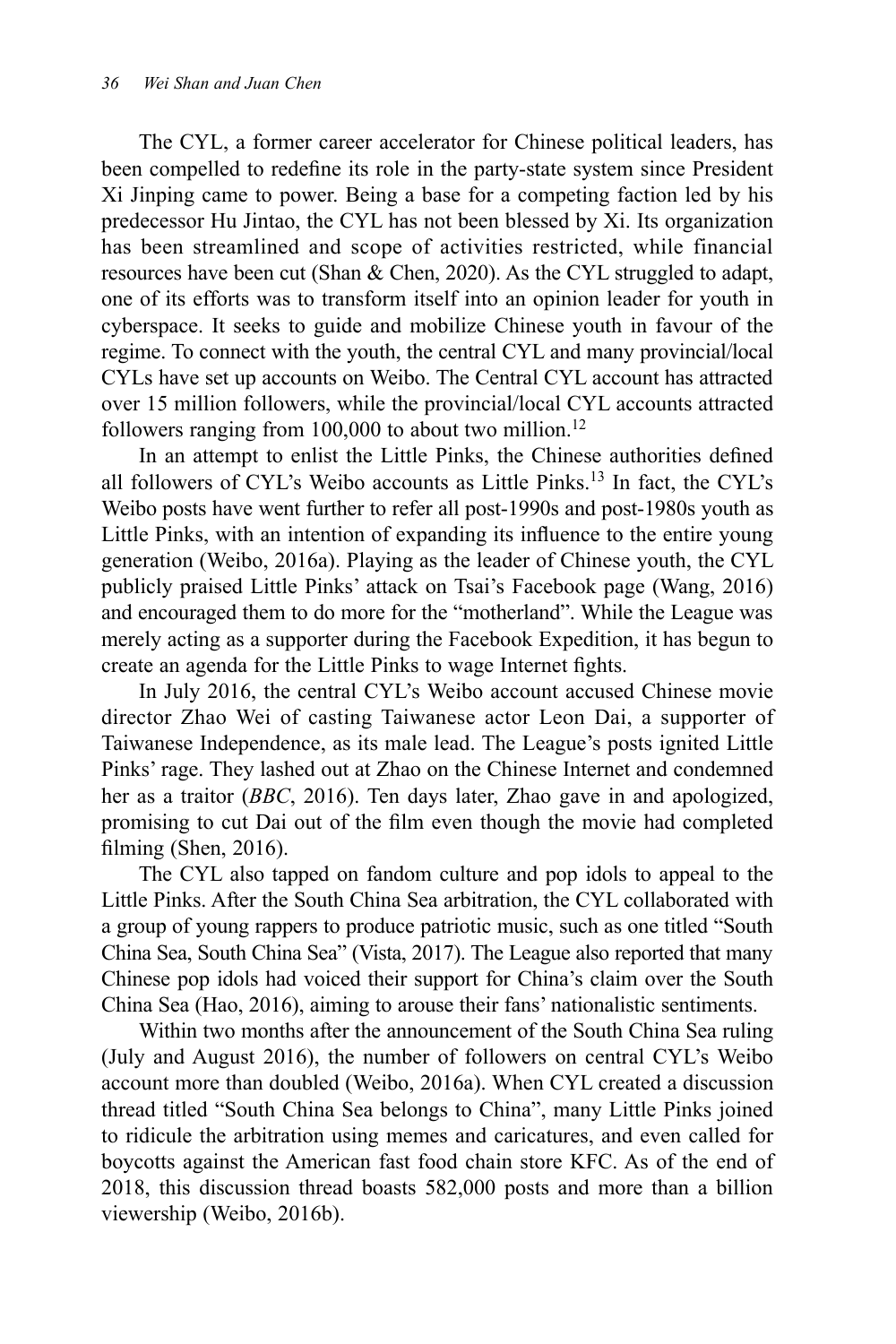However, the Little Pinks have not become a subsidiary of the CYL or the Chinese government; their relationship is at most that of allies. They resemble unpredictable guerrilla fighters in cyberspace who are difficult to be entirely enlisted. This is due to the unstructured and fluidity characteristics of the Little Pinks, as well as their diversified interests beyond fandom culture. Furthermore, fandom culture is based on consumerism, whereby fans exhibit strong individualistic orientation offline (Chen, 2017). This suggests that the Little Pinks are fragmented individuals, and each of their interest and identity could be shifting from time to time.

The Chinese government could only try to galvanize the Little Pinks using particular events, which are short-termed, to achieve political aims. At the same time, the government would need to use soliciting methods that cater to the Little Pinks' liking. More specifically, it was the CYL which adopted the lingos and discourse of the Little Pinks (Guo, 2018), instead of the Little Pinks courting the attention of the CYL.

The relationship between the Chinese government and the Little Pinks is one with cooperation and mutual exploitation, as the Chinese government also has misgivings about the Little Pinks. For instance, during the Zhao Wei incident, a WeChat subscription account run by the *People's Daily*  sternly criticized the Little Pinks' conspiracy theories and insular nationalism (Situgezi, 2016). A governmental report published in 2017 recognized the influence of the Little Pinks, but also cautioned against its impetuousness and extremism (Zhu et al., 2016). During the Facebook Expedition, the authorities had also been monitoring their online activities, deleting some of the Little Pinks' posts and shutting down their live streaming (Han, 2019).

Beijing understands that nationalism is a double-edged sword. On one hand, this nationalistic weapon could induce political support from the citizens. On the other hand, popular demands could also increase pressure on the government (Weiss, 2014). Therefore, the Chinese government have supported such sentiments at certain instances, while suppressing them at other times.

#### **6. Discussion: Little Pinks as One Strand among Chinese Youth**

Overall, the Little Pinks is a prominent group of nationalistic youth that has emerged online in the recent years. Most of the Little Pinks were born in the 1990s, a period of China's rapid economic growth, which makes them culturally and politically more confident than the older generations. While the Little Pinks are generally unstructured and capricious netizens, they often demonstrate impressive organizational capability when taking collective actions. Such organizational capability is a product of the vibrant fandom culture in Chinese cyberspace where different fan groups often engage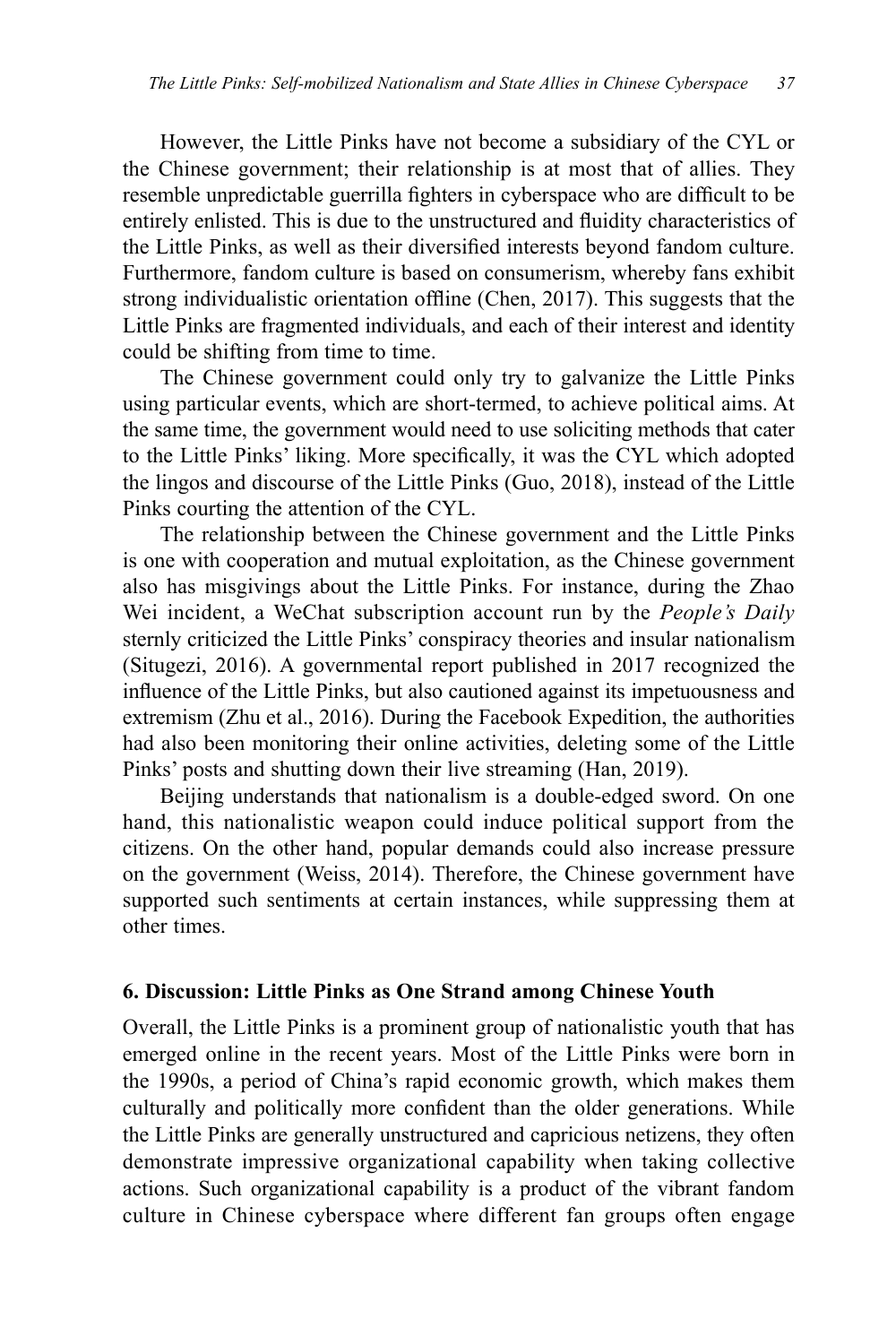in heated arguments. Generally, the Little Pinks are allies of the Chinese government who stand ready to swarm out as an Internet army to defend the government against unfavourable and critical comments. However, they are neither a subsidiary nor controlled by the Chinese government.

Examination of the Little Pinks and their behaviours has furthered our understanding of authoritarian regime stability. More specifically, it reveals that such stability is not necessarily maintained through coercion; in certain circumstances, citizens could spontaneously stand up for their government. Furthermore, the case of Little Pinks also shed light on the mechanism that produces bottom-up nationalism. Groups in popular culture, under some conditions, could lend support to collective organization and mobilization during events fuelled with nationalistic sentiments.

As a nationalistic group, the Little Pinks are different from their predecessors in China, such as the Boxers and the "Angry Youths".14 They do not possess that xenophobia and vehement anger. They grow up in the era when China is enmeshed in rapid globalization. In fact, many of the Little Pinks have travelled overseas, with some residing overseas. They have better understanding of the outside world than the older generations, and they tend to express their political opinions in a relatively restraint and entertaining way (Wang et al., 2016).

Even though the Little Pinks could appear defensive of the Chinese government on matters of foreign affairs and sovereignty, they do not necessarily display the same attitude when it comes to domestic politics. They may be critical of the government in some specific local policy issues. For instance, when their patronizing sites and entertainment were cracked down by the government as a form of censorship or removal of content, they would also display discontent and rage on the Internet.<sup>15</sup> On forums such as the Douban Goose Group, a famous site where many female Little Pinks gather, the users have been unsatisfied with certain government measures that suppressed feminist movements.16 Some scholars would argue that such critical stances could work in favour of the party-state. As long as such comments remain far from threatening the regime's stability, they would be allowed to act as a mechanism for the state to detect dissatisfaction and grievances in the society (Chen & Xu, 2017; Huang et al., 2019).

In the broader sense, the Little Pinks do not reflect the political orientation of the entire young generation in today's China. The general trend among Chinese youth is not veering towards widespread nationalism (Johnston, 2017). Public opinion surveys have revealed that the young generation in China is the least nationalistic cohort when compared to the older generations. As shown in Figure 2, Chinese citizens born in the 1990s and 1980s are significantly less nationalistic than the older generations.<sup>17</sup>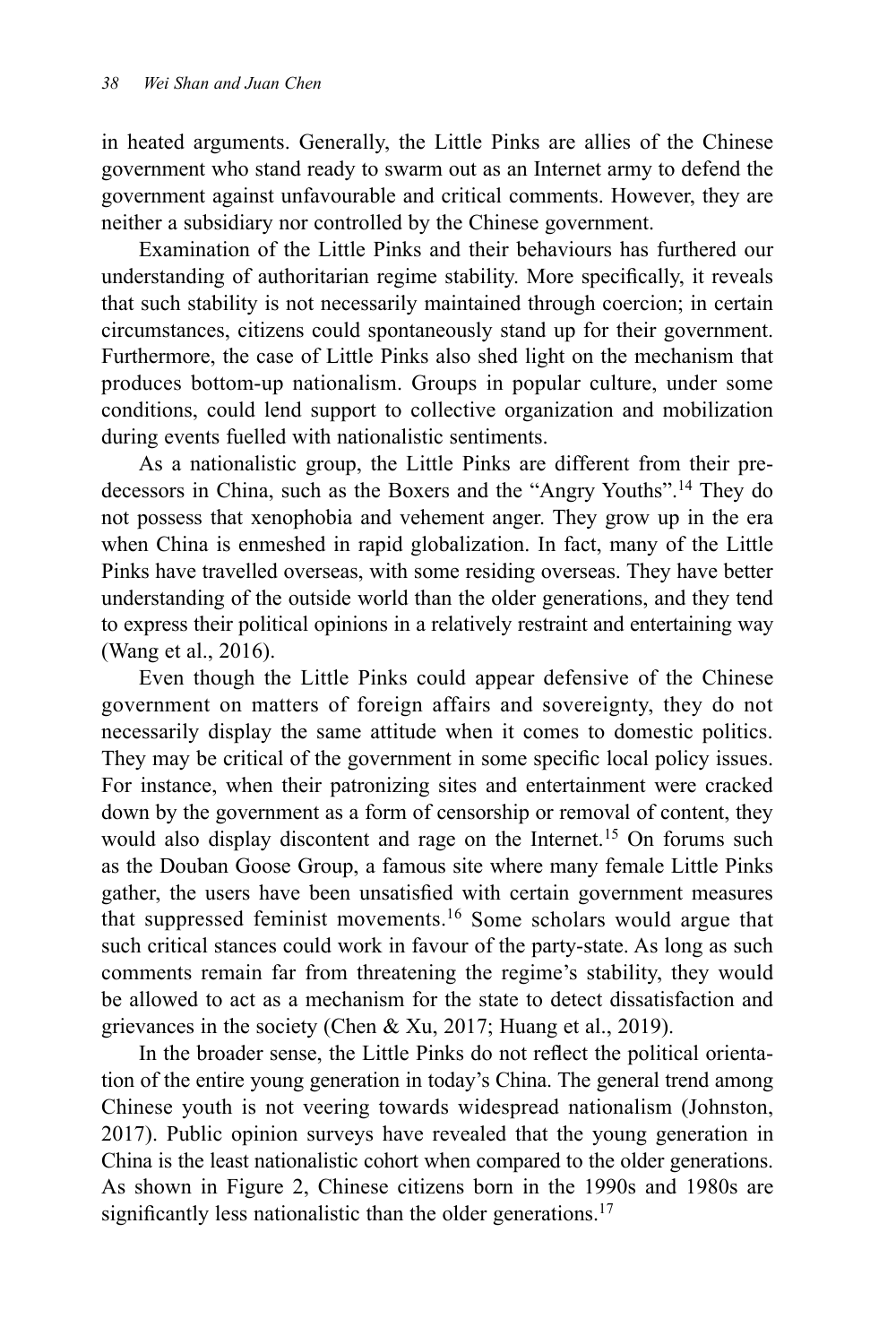

Figure 2 Level of Nationalism by Age Groups in China

*Source*: Created by authors using data from the 2015 Asian Barometer Survey.

While the Little Pinks attempt to defend the authoritarian regime, the young generation in today's China as a whole is in fact more critical than their seniors. Study had revealed that Chinese citizens are acquiring stronger democratic values, and their priorities are shifting toward the expansion of freedom and empowerment of citizens (Wang and You, 2016).

To date, the Chinese government still enjoys very high level of popular support and the Little Pinks is a manifestation of such a phenomenon among the young netizens. As pointed out by many China scholars, such high-level support is based on traditional Confucian values and Beijing's remarkable economic performance (Chu, 2013; Yang and Tang, 2010). However, economic development itself is expected to induce value change, putting emphasis on individual rights and self-expression, and weaken Confucian values (Inglehart and Welzel, 2005). Furthermore, rapid economic growth cannot last forever. Indeed, Chinese economic growth rate has dropped from double digit to below 7% in recent years. Such a drop in economic performance could possibly affect the popular support enjoyed by Beijing.

As these two pillars of popular support are being gradually eroded and transformed, Chinese citizens' level of trust towards their government is also declining (Wang and You, 2016). When the number of "critical citizens" (Norris, 1999) among the young generation in China increases, it remains to be seen if the Little Pinks will be able to sustain their current vigour and influence in cyberspace.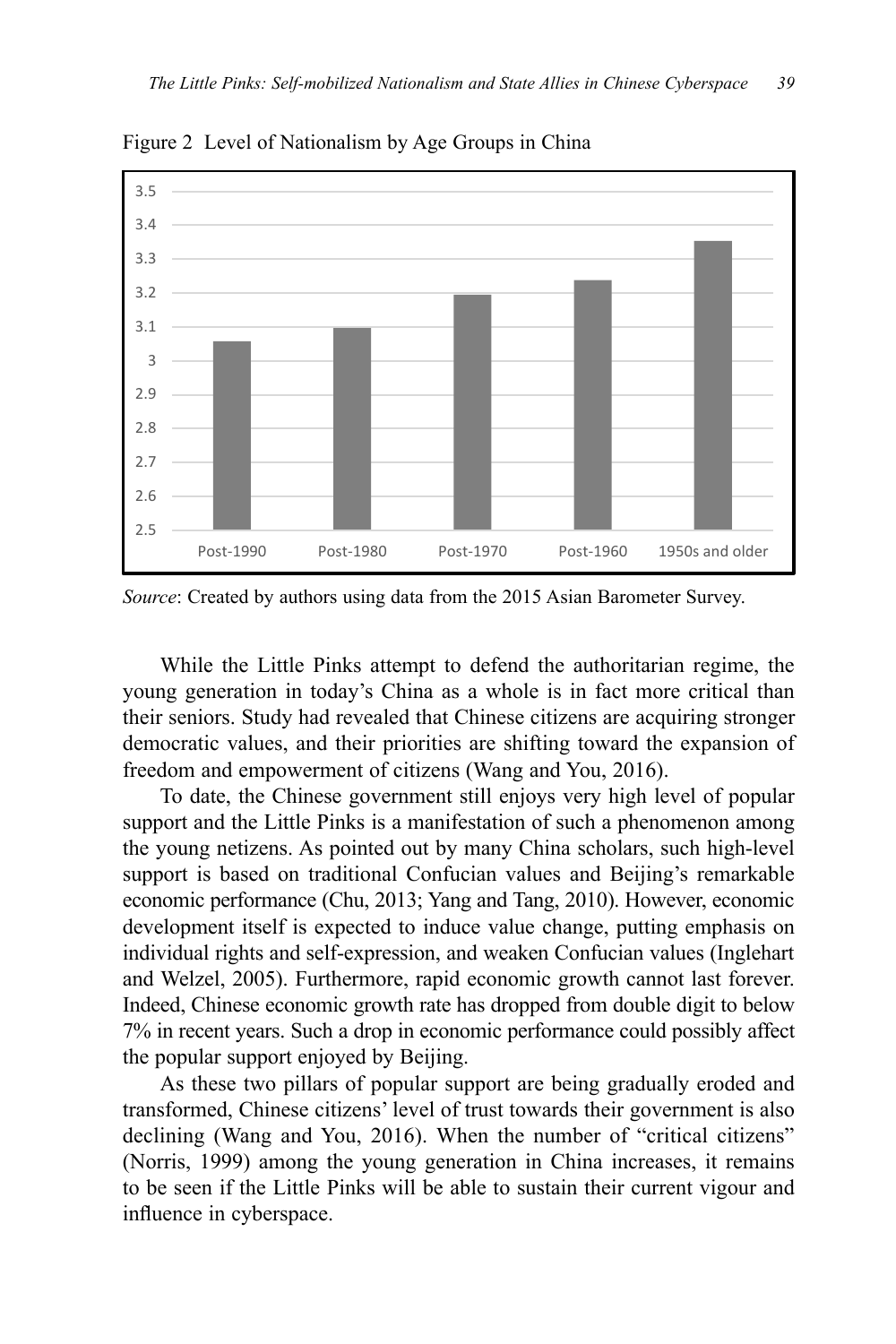# **Notes**

- Wei Shan is Senior Research Fellow at the East Asian Institute, National University of Singapore. His research interests include mass political behaviour, political culture and contemporary Chinese politics. He can be reached at <eaisw@nus.edu.sg>.
- \*\* Juan Chen is Research Assistant at the East Asian Institute, National University of Singapore. Her research interests include contemporary Chinese state-market relations, public opinions, and mass political behaviour. She can be reached at  $\leq$ eaichi $@$ nus.edu.sg $>$
- 1. The Great Firewall refers to the system of Internet censorship enforced by the Chinese government to control contents in its domestic cyberspace and block out foreign sites such as Google, Facebook, Twitter and various foreign media.
- 2. Discussion threads were created on Weibo.com calling for boycott. Please see https://www.weibo.com/p/100808e8c877e980461f66175b6e4608fe7551/super\_ index (accessed 11 July 2018).
- 3. For instance, Facebook group titled "Diba Central Group Army (帝吧中央集 团军)" available at https://www.facebook.com/groups/1101110389929793/, and Facebook comments under posts such as https://www.facebook. com/tsaiingwen/posts/10153130814816065; https://www.facebook.com/ tsaiingwen/posts/10153129416971065; https://www.facebook.com/tsaiingwen/ photos/a.390960786064/10153130814416065; https://www.facebook.com/ tsaiingwen/photos/a.390960786064/10153130814411065; https://www.facebook. com/tsaiingwen/photos/a.390960786064/10153130863236065; https://www. facebook.com/tsaiingwen/posts/10153132757971065; https://www.facebook.com/ tsaiingwen/photos/a.390960786064/10153129416696065; https://www.facebook. com/tsaiingwen/posts/10153133740766065 (accessed 5 June 2018).
- 4. Pink in Chinese culture is related to femininity.
- 5. In 2011, the patriotic group was infuriated by the liberal-leaning owner of Jinjiang site, who changed the serial number of their forum to 250 (which means "stupid" in Chinese) to insult them. Hence, the patriotic group left the Jinjiang site to set up their own site known as *Fengyi*. This change was too obscure to most people, who generally associate the Little Pinks with the pink-coloured Jinjiang site. Please see Fang, K. and Repnikova, M. (2018), "Demystifying 'Little Pink': The creation and evolution of a gendered label for nationalistic activists in China", *New Media & Society*, Vol. 20, No. 6, pp. 2162-2185.
- 6. Emperor Forum, based in Baidu.com, is one of the forums that boasts the largest memberships on the site.
- 7. Base on a four-city survey and interviews, Qian, Xu and Chen (2017)'s study finds that patriotic historical education has only limited effects on inculcating nationalism and negative impression of Japan. This finding, however, does not exclude the possibility that the patriotic education could have some influence on the development of nationalism among certain segments of the young generation.
- 8. "Fifty-cent Party" is a group of netizens employed by the Chinese Communist Party (CCP) and were paid 50 cents for every positive comment on the CCP that they generated. For a study on Fifty-cent Party, please see King, G., Pan, J. and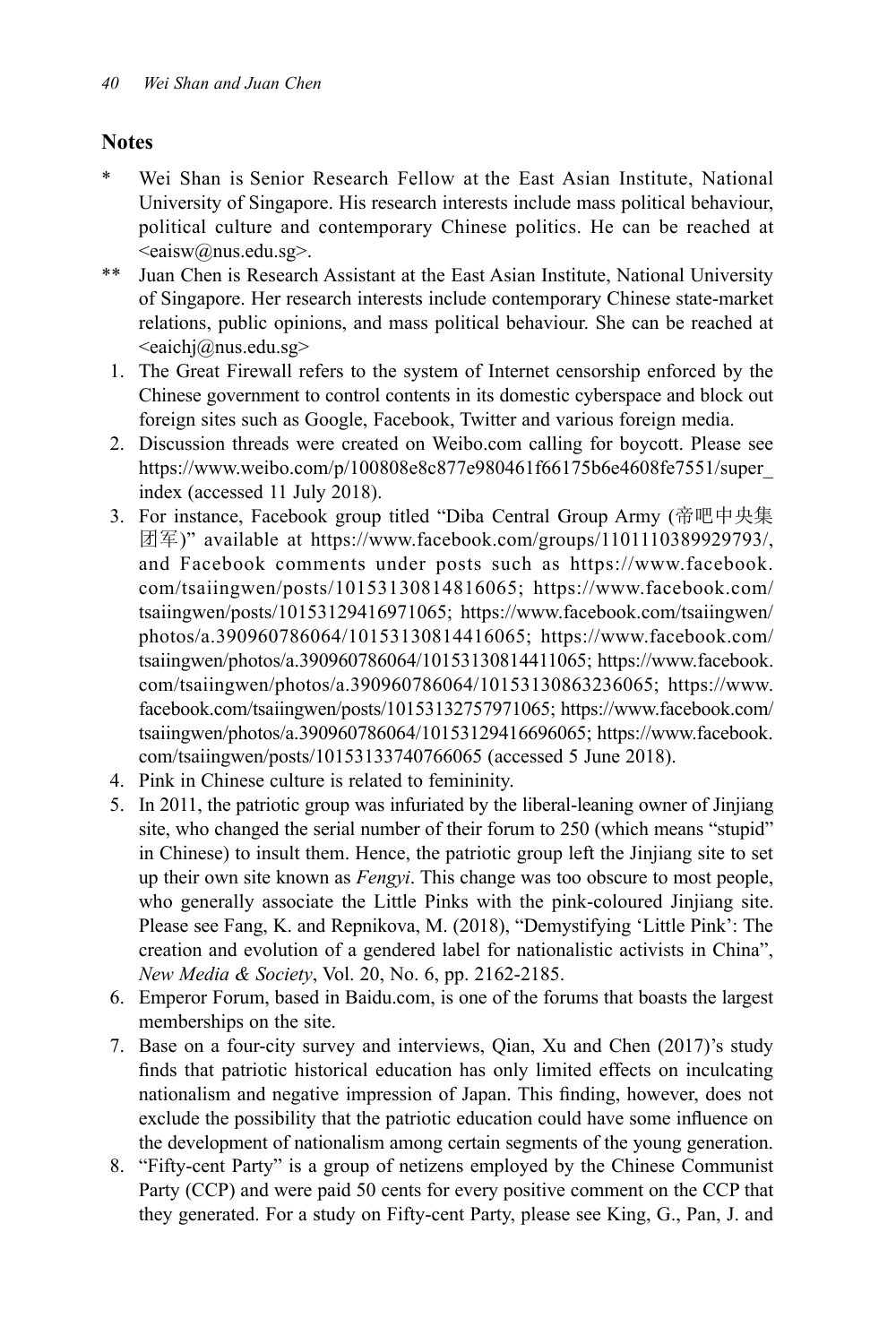Roberts, M.E. (2017), "How the Chinese government fabricates social media posts for strategic distraction, not engaged argument", *American Political Science Review*, Vol. 111, No. 3, pp. 484-501.

- 9. The targets of the Little Pinks' bombardment were *SET (Sanli) News* and *Apple Daily*, which were seen by the Little Pinks as pro-independence media.
- 10. See screenshots and recounts at: https://s.weibo.com/weibo/%23%E6%96%97%E9%B1%BC%E7%9B%B4% E6%92%AD%E5%B8%9D%E5%90%A7fb%E5% 87%BA%E5%BE% 81%23, http://news.kedo.gov.cn/c/2016-01-22/829770.shtml, https://twitter.com/ResetTor/status/689760152996589568 (accessed 7 June 2018).
- 11. Information of the five groups are derived from recounts of participants on their social media posts or blogposts, screenshots, news reports and academic studies, including: Tang, J. (2016), Wangluo shequn de zhengzhi canyu yu jiti xingdong – yi FB "biaoqingbao dazhan" weili [Political Participation and Collective Action of Online Community: Take "Expression Package Wars" as a Case]. *Xinwen daxue* [*Journalism Bimonthly*] (3): 96-101; *Apple Daily* (2016, 21 January) Liangan wangyou zuida jiaoliu zhi ye [The Night of Massive Interactions between Netizens from Across the Straits. Available at: https:// tw.appledaily.com/new/realtime/20160121/780114/ (accessed 4 June 2018); Netizen's recount by blogpost (2016, 21 January), available at: http://blog.sina. com.cn/s/blog\_88d0c18b0102wc7k.html (accessed 4 June 2018).
- 12. Number of followers observed on May 2021.
- 13. The definition was put forth by a research done by *People's Daily* and subsequently adopted by the CYL. Please see Wang, X. and Zhu, M. (2016, 30 December) "Xiao fenhong" qunti shi ruhe jueqi de? [How did the "Little Pinks" arise?], *People's Daily*. Available at: http://yuqing.people.com.cn/n1/2016/1230/ c405625-28990354.html (accessed 15 June 2018).
- 14. The Boxers are also known as *Yihetuan* or the "League of Harmony and Justice". They are members of a Chinese secret society that triggered the Boxer Rebellion in 1898 with violent actions against foreigners and Christians. Angry youths (or Fen Qings) are a group of young Chinese netizens mostly active in late 2000s and early 2010s. They tend to vent their dissatisfactions and angers with foreign or domestic affairs. Please see Yang L and Zheng Y (2012) Fen Qings (Angry Youth) in Contemporary China, *Journal of Contemporary China*, Vol. 21, No. 76, pp. 637-653.
- 15. When an entertainment program "Baozou Big News", popular among youth, was ordered to stop its broadcast on streaming sites like Bilibili, many netizens went online to express their rage. The program was known for its comedic and parody style, which were appealing to many Little Pinks. It had also expressed support for the Facebook Expedition.
- 16. Based on authors' observations.
- 17. The data are from Asian Barometer Survey conducted in China in 2015. The survey item that measured nationalism is "[o]ur country should defend our way of life instead of becoming more and more like other countries" and "How proud are you to be a citizen of China?" Answers to both questions are on a 4-point Likert scale. The index of nationalism is the arithmetic mean of the two items,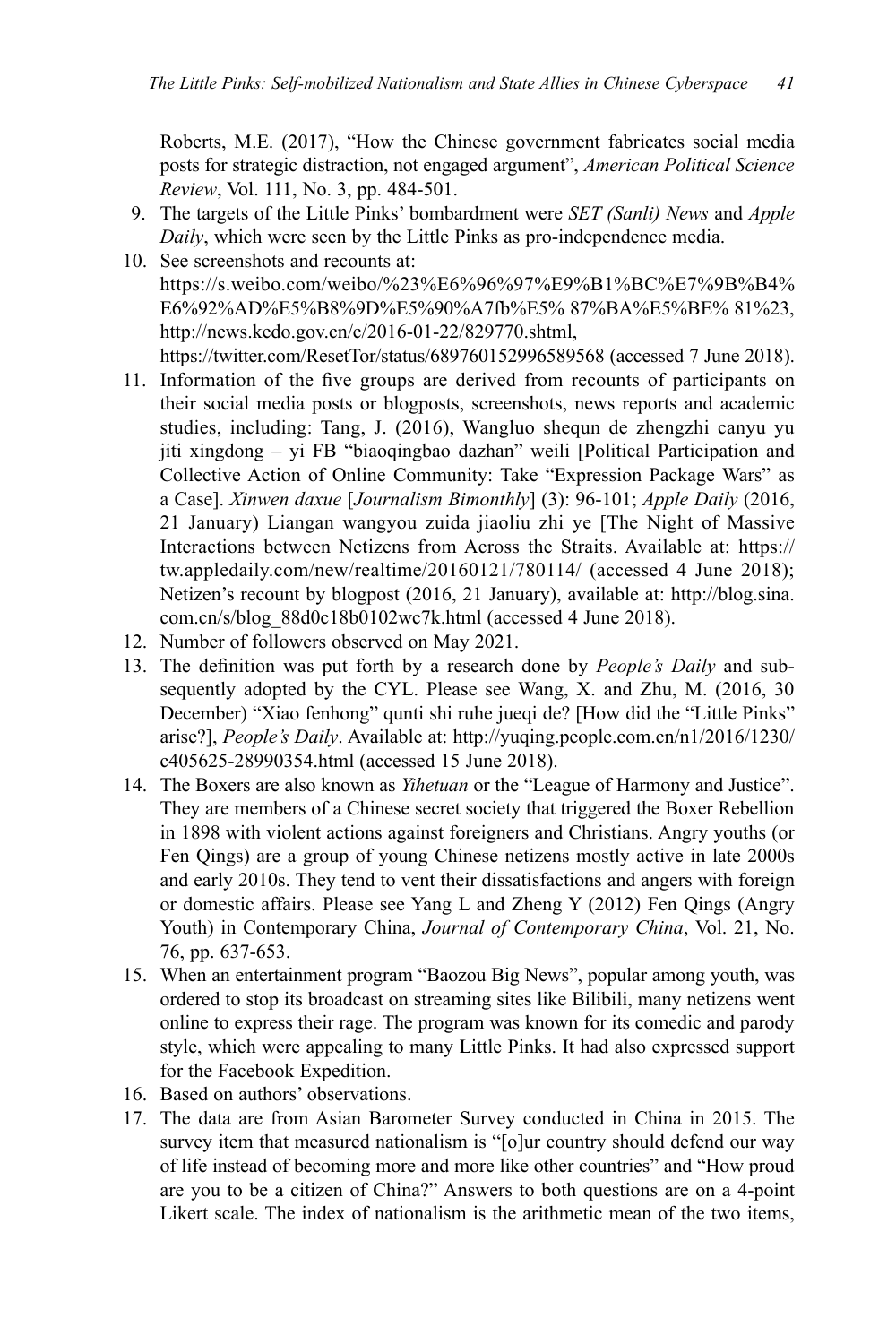with larger values indicating higher level of nationalism. In Figure 2, differences between all the age groups are statistically significant  $(p<0.01$  in one-way ANOVA test) except for the differences between "post-1990" and "post-1980", and between "post-1970" and "post-1960".

# **References**

- Amichai-Hamburger, Y., McKenna, K.Y. and Tal, S-A. (2008), "E-empowerment: Empowerment by the Internet", *Computers in Human Behavior*, Vol. 24, No. 5, pp. 1776-1789. https://doi.org/10.1016/j.chb.2008.02.002
- *BBC* (2016), "Zhao Wei xinpian re zhengyi 'quju baoshuai' huan zhujue [Controversy over Zhao Wei's New Movie Led to Change of Lead Actor]", available at <http:// www.bbc.com/zhongwen/simp/china/2016/07/160715\_zhaowei\_film> (accessed 15 June 2018).
- Benney, J. and Xu, J. (2017), "The Decline of Sina Weibo: A Technological, Political and Market Analysis", in Kent, M., Ellis, K. and Xu, J. (eds), *Chinese Social Media*. London: Routledge, pp. 221-236.
- Cantoni, D., Chen, Y., Yang, D.Y., Yuchtman, M. and Zhang, Y.J. (2017), "Curriculum and Ideology", *Journal of Political Economy*, Vol. 125, No. 2, pp. 338-392. https:// doi.org/10.1086/690951
- Chen, J. and Xu, Y. (2017), "Why Do Authoritarian Regimes Allow Citizens to Voice Opinions Publicly?", *The Journal of Politics*, Vol. 79, No. 3, pp. 792-803.
- Chen, L. (2017), *Chinese Fans of Japanese and Korean Pop Culture: Nationalistic Narratives and International Fandom*, London: Routledge.
- Chen, Z. and Lin, P. (2016), "Cong 'Diba chuzheng' shijian kan wangluo fensi shequn de zhengzhi biaoda [The political expression of the network community of fans in 'the war launched by Diba']", *Wenhua Zongheng* [*Beijing Cultural Review*], pp. 86-92.
- Chu, Y.H. (2013), "Sources of Regime Legitimacy and the Debate over the Chinese Model", *China Review*, Vol. 13, No. 1, pp. 1-42.
- Chu, Y.H. (2016), "Sources of Regime Legitimacy in Confucian Societies", *Journal of Chinese Governance*, Vol. 1, No. 2, pp. 195-213. https://doi.org/10.1080/2381 2346.2016.1172402
- Fang, K. and Repnikova, M. (2018), "Demystifying 'Little Pink': The Creation and Evolution of a Gendered Label for Nationalistic Activists in China", *New Media & Society*, Vol. 20, No. 6, pp. 2162-2185. https://doi.org/10.1177/1461444817731923
- Fiske, J. (1992), "The Cultural Economy of Fandom", in Lewis, L.A. (ed.), *The Adoring Audience: Fan Culture and Popular Media*. London & New York: Routledge, pp. 30-49.
- Gengzhige, Piangou and Zhanhao (2016), "Diba chuzheng FB, youbang youhua yaoshuo [Friendly countries have something to say about Emperor Forum's expedition to Facebook]", available at <https://mp.weixin.qq.com/s?\_\_biz=MjM5 MjM5MjAxNDM4MA==&mid=414189337&idx=1&sn=9bd322d52ca520d47899 cda357df1ec4&scene=0#wechat\_redirect> (accessed 4 June 2018).
- Gries, P.H. (2005), "Chinese Nationalism: Challenging the State?", *Current History*, Vol. 104, No. 683, pp. 251-256. https://doi.org/10.1525/curh.2005.104.683.251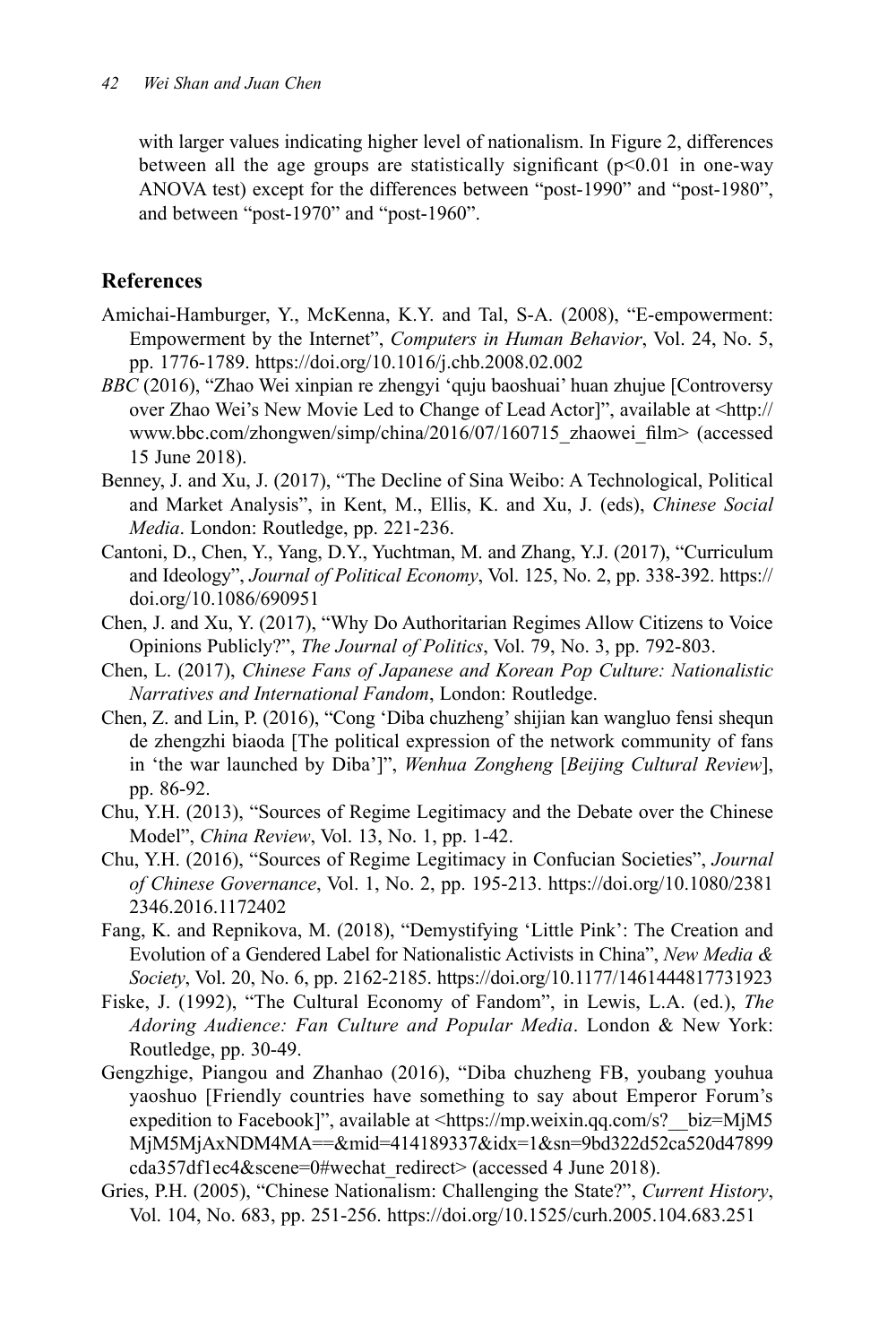- Guo, S. (2018), "'Occupying' the Internet: State Media and the Reinvention of Official Culture Online", *Communication and the Public*, Vol. 3, No. 1, pp. 19-33. https:// doi.org/10.1177/2057047318755166
- Guo, Z., Cheong, W.H. and Chen, H. (2007), "Nationalism as Public Imagination: The Media's Routine Contribution to Latent and Manifest Nationalism in China", *International Communication Gazette*, Vol. 69, No. 5, pp. 467-480. https://doi. org/10.1177/1748048507080873
- Han, R. (2015), "Manufacturing Consent in Cyberspace: China's 'Fifty-Cent Army'", *Journal of Current Chinese Affairs*, Vol. 44, No. 2, pp. 105-134. https://doi. org/10.1177/186810261504400205
- Han, R. (2018), *Contesting Cyberspace in China: Online Expression and Authoritarian Resilience*, New York: Columbia University Press.
- Han, R. (2019), "Patriotism without State Blessing: Chinese Cyber Nationalists in a Predicament", in Teresa Wright (ed.), *Handbook of Protest and Resistance in China*. Cheltenham, UK and Northampton, MA, USA: Edward Elgar Publishing.
- Hao, D. (2016), "Aiguo jiuyao dasheng shuo chulai [Speak up your love for the country]", available at <https://www.weibo.com/ttarticle/p/show?id=230940400 2338221248058> (accessed 12 July 2018).
- He, B. (2018), *Nationalism, National Identity and Democratization in China*. London: Routledge.
- Henochowicz, A. (2016), "Little Pinks", available at <http://chinadigitaltimes. net/2016/08/people-week-little-pinks/> (accessed 14 June 2018).
- Huang, H., Boranbay-Akan, S. and Huang, L. (2019), "Media, Protest Diffusion, and Authoritarian Resilience", *Political Science Research and Methods*, Vol. 7, No. 1, pp. 23-42. https://doi.org/10.1017/psrm.2016.25
- Hyun, K.D. and Kim, J. (2015), "The Role of New Media in Sustaining the status quo: Online Political Expression, Nationalism, and System Support in China", *Information, Communication & Society*, Vol. 18, No. 7, pp. 766-781. https://doi. org/10.1080/1369118X.2014.994543
- Hyun K.D., Kim, J. and Sun, S. (2014), "News Use, Nationalism, and Internet Use Motivations as Predictors of anti-Japanese Political Actions in China", *Asian Journal of Communication*, Vol. 24, No. 6, pp. 589-604.
- Inglehart, R. and Welzel, C. (2005), *Modernization, Cultural Change, and Democracy: The Human Development Sequence*, Cambridge: Cambridge University Press.
- Johnston, A.I. (2017), "Is Chinese Nationalism Rising? Evidence from Beijing", *International Security*, Vol. 41, No. 3, pp. 7-43. https://doi.org/10.1162/ ISEC\_a\_00265
- King, G., Pan, J. and Roberts, M.E. (2014), "Reverse-engineering Censorship in China: Randomized Experimentation and Participant Observation", *Science*, Vol. 345, No. 6199, article 1251722. https://doi.org/10.1126/science.1251722
- King, G., Pan, J. and Roberts, M.E. (2017), "How the Chinese Government Fabricates Social Media Posts for Strategic Distraction, not Engaged Argument", *American Political Science Review*, Vol. 111, No. 3, pp. 484-501. https://doi.org/ 10.1017/ S0003055417000144
- Lu, J. (2016), "Ideological and Political Education in China's Higher Education", *East Asian Policy*, Vol. 9, No. 2, pp. 78-91. https://doi.org/10.1142/S1793930517000186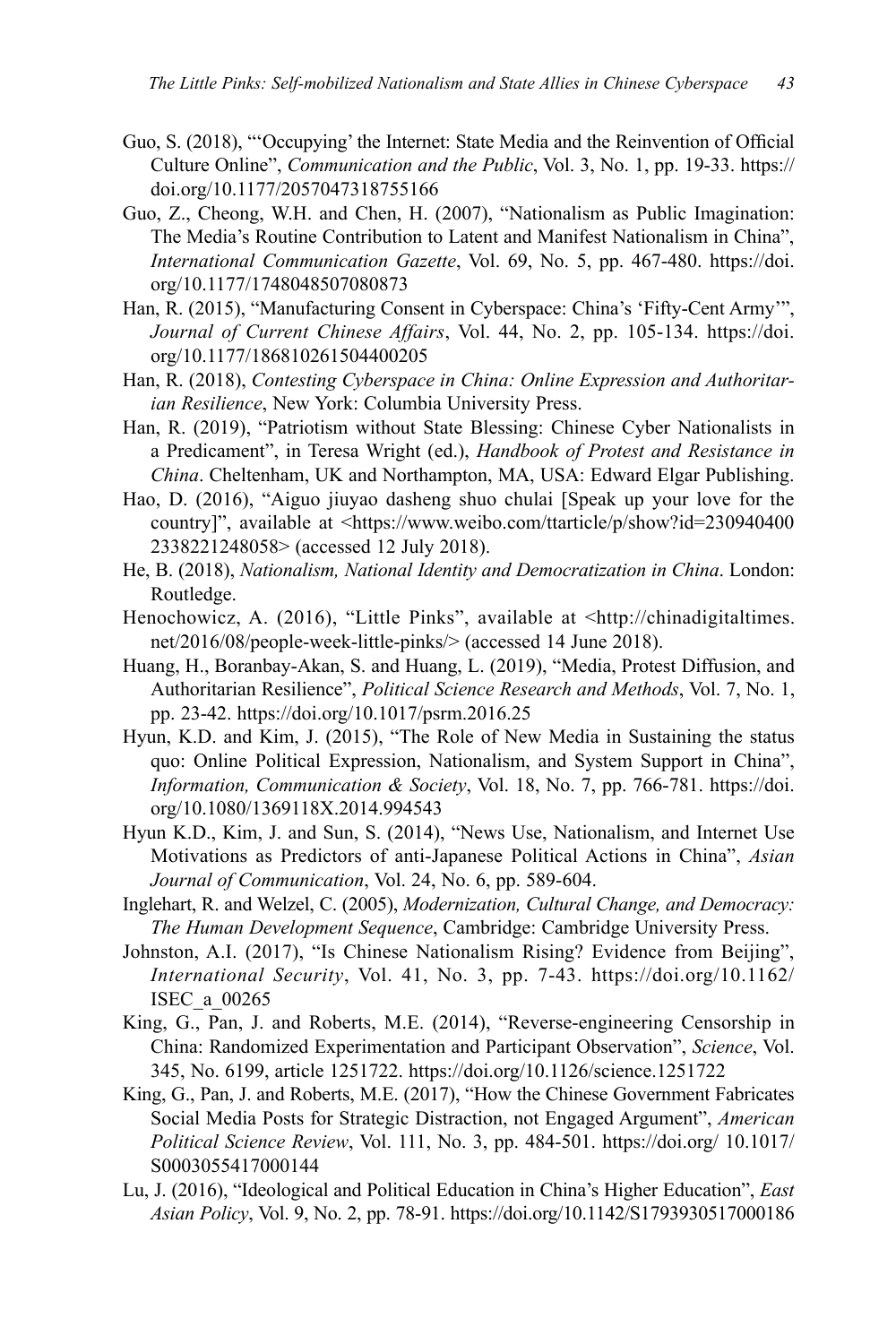- Mäkinen, M. (2006), "Digital Empowerment as a Process for Enhancing Citizens' Participation", E-learning and Digital Media, Vol. 3, No. 3, pp. 381-395. https:// doi.org/10.2304/elea.2006.3.3.381
- Mearsheimer, J.J. (2014), *The Tragedy of Great Power Politics*, New York: WW Norton & Company.
- Norris P. (1999) *Critical Citizens: Global Support for Democratic Government*. Oxford [England], New York: Oxford University Press.
- Qian, L., Xu, B. and Chen, D. (2017), "Does History Education Promote Nationalism in China? A 'Limited Effect' Explanation", *Journal of Contemporary China*, Vol. 26, No. 104, pp. 199-212. https://doi.org/10.1080/10670564.2016.1223103
- Qiu, L. (2016), "Sui Diba chuzheng fb shi yizhong shenme yang de tiyan? [How does it feel like to join the Emperor Forum in its expedition]", available at <http://www. guancha.cn/society/2016\_01\_21\_348795\_s.shtml> (accessed 4 June 2018).
- Rød, E.G. and Weidmann, N.B. (2015), "Empowering Activists or Autocrats? The Internet in Authoritarian Regimes", *Journal of Peace Research*, Vol. 52, No. 3, pp. 338-351. https://doi.org/10.1177/0022343314555782
- Sansan (2016), "Quanli xuanwo zhong, xiao fenhong de guohuo yu huangdan [In the whirlpool of power, the Little Pinks are overboard and absurdness]", available at <https://theinitium.com/article/20160725-opinion-sansan-little-pink/> (accessed 7 June 2018).
- Shan, W. and Chen, J. (2020), "Decline and Repositioning of the Communist Youth League in China", in Zheng, Y. and Zhao, L. (eds), *Chineseness and Modernity in a Changing China: Essays in Honour of Professor Wang Gungwu*, London and Singapore: World Scientific, pp. 155-178. https://doi. org/10.1142/9789811210792\_0009
- Shen, J. (2016), "Zao jubao taidu, Zhao Wei huan xinpian nan zhujue Dai Liren [Zhao Wei removes male lead Dai Liren for her new film]", available at <https://news. tvbs.com.tw/china/664140> (accessed 15 June 2018).
- Shi-Kupfer, K. and Ohlberg, M. (2018), "The Party does not yet Rule over Everything: Assessing the State of Online Plurality in Xi Jinping's 'New Era'", *MERICS China Monitor*.
- Shi-Kupfer, K., Ohlberg, M., Lang, S. and Lang, B. (2017), "Ideas and Ideologies Competing for China's Political Future", *Merics Papers on China*.
- Shi, X. (2016), "Zhi xiao fenhong: haiyou shenme bi 'aiguo' geng rongyi? [To the Little Pinks: what is easier than 'loving the country'?]", available at <http://culture. ifeng.com/a/20160717/49369480\_0.shtml> (accessed 15 June 2018).
- Sina News (2015), *Jie Wujing deng yulequan 10 da mingxing baoba shijian* [*Top 10 forum bombardments related to idols*], available at <http://blog.sina.com.cn/s/ blog\_dae5b3830102ven4.html?tj=ent> (accessed 5 July 2018).
- Sina News (2016), "'Diba FB chuzheng' zuzhizhe: shua barong bachi gei taidu shang aiguoke ['The Emperor Forum expedition to Facebook' organisers: patriotic education for pro-independence Taiwanese]", available at <http://news.sina.com. cn/c/zg/2016-01-21/doc-ifxnuvxe8316358.shtml> (accessed 4 June 2018).
- Situgezi (2016), "Xiao yanzi, tamen shuo ni ba shi huangshang [Little swallow, they said your father is the emperor]", available at <https://www.weibo.com/ttarticle/p/ show?id=2309403998354773298121&is\_hot=1#\_0> (accessed 4 June 2018).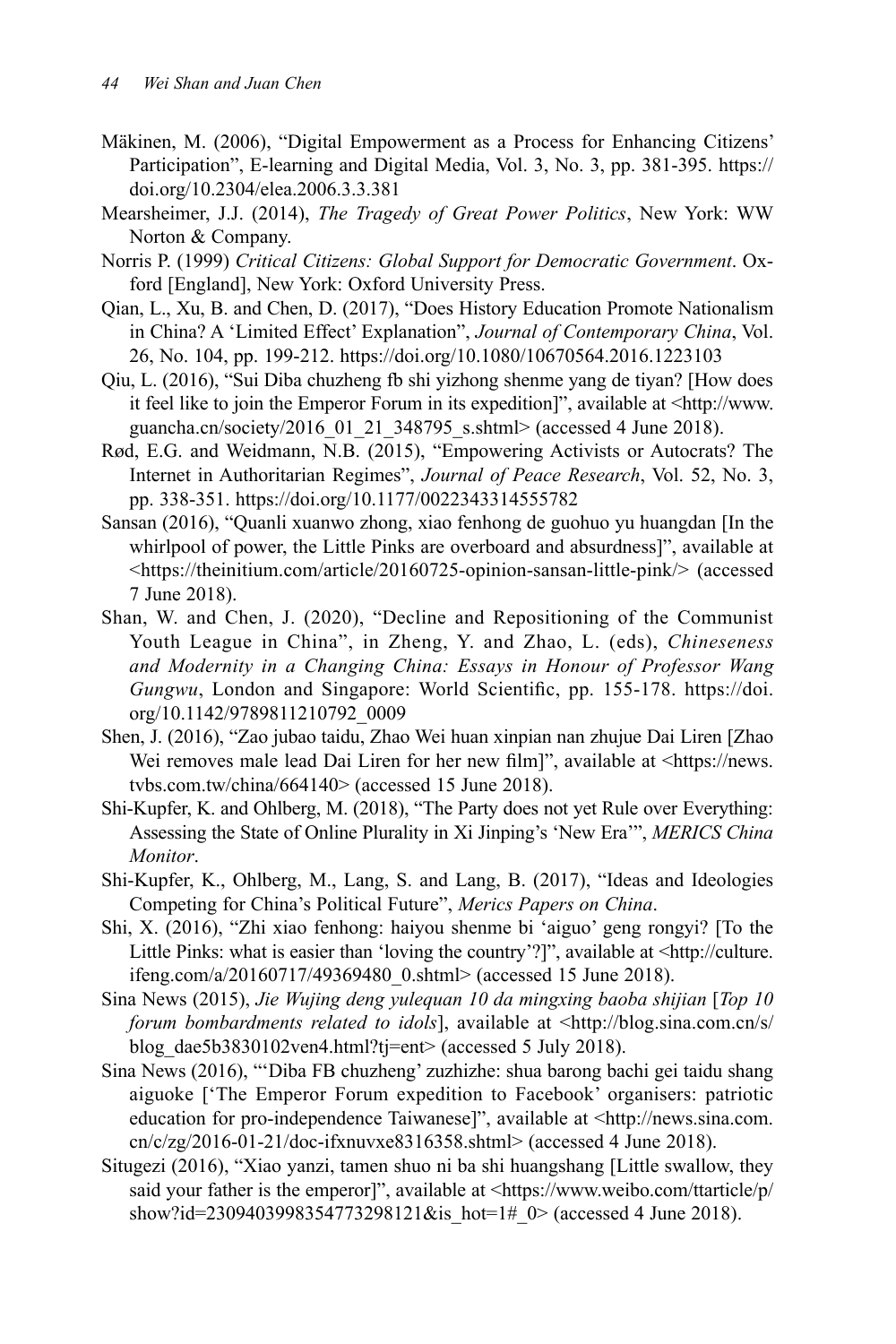Tang, W. (2016), *Populist Authoritarianism: Chinese Political Culture and Regime Sustainability*, New York: Oxford University Press.

*The Economist* (2016), "The East is Pink", 13 August.

- Vista (2017), "Tianfu yinyue: dang RAP yusheng 'xiao fenhong' [Tianfu music: when RAP meets 'Little Pinks']", available at <https://tw.wxwenku.com/d/176163> (accessed 2 July 2018).
- Wang, H., Li, S. and Wu, J. (2016), Cong 'mimei' dao 'xiao fenhong': xin meijie shangye wenhua huanjing xia de guozu shenfen shengchan he dongyuan jizhi yanjiu [From fandom to 'little pinkos': the production and mobilization of national identities under new media commercial culture]", *Guoji Xinwenjie* [*Chinese Journal of Journalism & Communication*], pp. 33-53.
- Wang, X. (2016), "'Xiao fenhong', jiujing shi shenme yang de hong? [What shade of red is 'Little Pinks']", available at <https://qiwen.lu/31054.html> (accessed 15 June 2018).
- Wang, X. and Zhu, M. (2016), "'Xiao fenhong' qunti shi ruhe jueqi de? [How did the 'Little Pinks' arise?]", *People's Daily*, 30 December.
- Wang, Z. (2008), "National Humiliation, History Education, and the Politics of Historical Memory: Patriotic Education Campaign in China", *International Studies Quarterly*, Vol. 52, No. 4, pp. 783-806.
- Wang, Z. and You, Y. (2016), "The Arrival of Critical Citizens: Decline of Political Trust and Shifting Public Priorities in China", *International Review of Sociology*, Vol. 26, No. 1, pp. 105-124. https://doi.org/10.1080/03906701.2015.1103054
- Weibo (2016a), Available at <https://www.weibo.com/3937348351/EoEJL1zTo> (accessed 12 July 2018).
- Weibo (2016b), Available at <http://s.weibo.com/weibo/%23%E5%8D%97%E6%B5% B7%E6%98%AF%E4%B8%AD%E5%9B%BD%E7%9A%84%23> (accessed 3 December 2018).
- Weibo (2018), Available at <https://s.weibo.com/weibo/%23%E4%B8% AD%E5%9B% BD%E4%B8%80%E7%82%B9%E9%83%BD%E4%B8%8D%E8%83%BD% E5%B0%91%23#1530756927812> (accessed 3 December 2018).
- Weiss, J.C. (2014), *Powerful Patriots: Nationalist Protest in China's Foreign Relations*, New York: Oxford University Press.
- Wu, J. (2016), "Wo fanqiang, yinwei wo aiguo [I skirt the firewall, because I love my country]", available at <https://theinitium.com/article/20160203-mainland-littlepink/> (accessed 7 June 2018).
- XiaojuhuayoueryuanPro (2016), "Diba chuzheng FB [Facebook Expedition]", available at <https://www.huxiu.com/article/137749.html> (accessed 4 June 2018).
- Xinmeitianyu (2016), "Diba chuzheng Facebook lichen yu texing [The process and characteristics of Facebook expedition]", available at <https://www.weibo.com/ ttarticle/p/show?id=2309404000166523877412&sudaref=www.google.com. sg&display=0&retcode=6102> (accessed 4 June 2018).
- Yang, G. (2009), *The Power of the Internet in China: Citizen Activism Online*, New York: Columbia University Press.
- Yang, Q. and Tang, W. (2010), "Exploring the Sources of Institutional Trust in China: Culture, Mobilization, or Performance?", *Asian Politics & Policy*, Vol. 2, No. 3, pp. 415-436. https://doi.org/10.1111/j.1943-0787.2010.01201.x